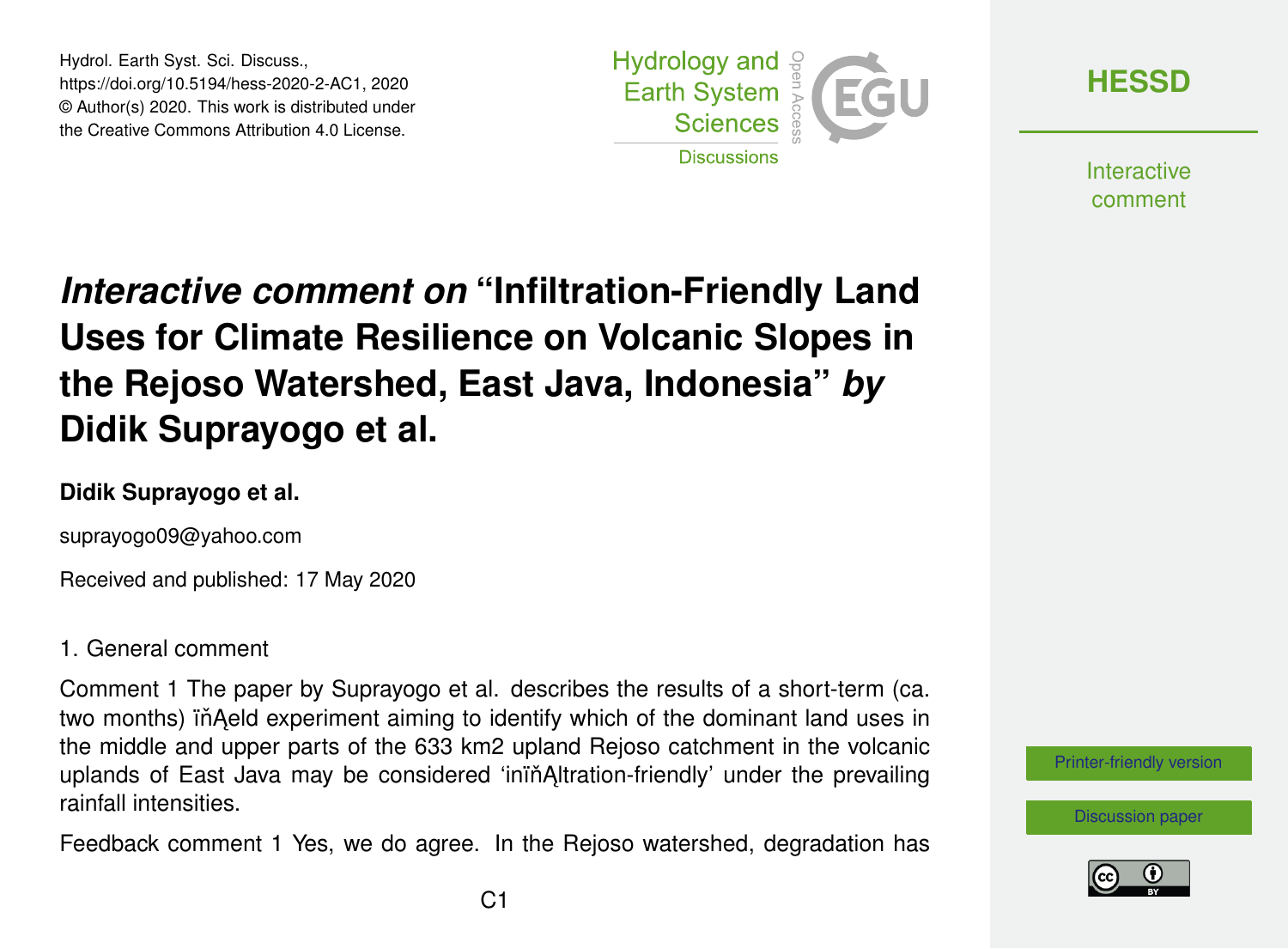become an issue and land use on the slopes is suspected to be one of the causes. Practical answers are needed

Comment 2 In addition, the study seeks to identify which readily measured vegetation and surface characteristics may be used to dein Ane the critical threshold values associated with such 'inin Altration-friendly' land uses.

Feedback comment 2 That is right, we stated in line 43-64

Comment 3 The rationale for this work partly us in an observed decline in the quantity and quality of water resources in the study area believed to rein Cect changes in land use and land cover in the Rejoso basin as well as increased extraction of groundwater for irrigated rice cultivation in the lower parts of the catchment.

Feedback comment 3 Yes, some video's explaining the situation are available was made by Danon

Comment 4 The authors rightly point out that much of the debate on land cover and catchment water yield and/or stream-in<sup>c</sup>ow regimes focuses on forested versus agricultural uses of the land, whereas preciously little is known on the comparative ability of such 'intermediate' land-use types as agroforestry systems in terms of maintaining soil inin Altration capacity, groundwater recharge and dry-season in Cows under seasonal tropical conditions (Toohey et al., 2018; Nespoulos et al., 2019).

Likewise, most global reviews of the literature on 'forests and water' have concentrated on the changes in total water yield associated with forest removal or addition, interpreting the observed changes in in cow primarily in terms of increases or decreases in vegetation water use (evapotranspiration, ET) as a function of forest type or climate, but leaving the effects on in Cow regime by potential changes in surface conditions essentially non-analyzed (e.g. Zhang et al., 2017; Filoso et al., 2017; Bentley & Coomes, 2019). Only a few studies have paid explicit attention to changes in seasonal streamiňĆow regime after removing or adding trees (e.g. Lane et al., 2005; Brown **[HESSD](https://www.hydrol-earth-syst-sci-discuss.net/)**

Interactive comment

[Printer-friendly version](https://www.hydrol-earth-syst-sci-discuss.net/hess-2020-2/hess-2020-2-AC1-print.pdf)

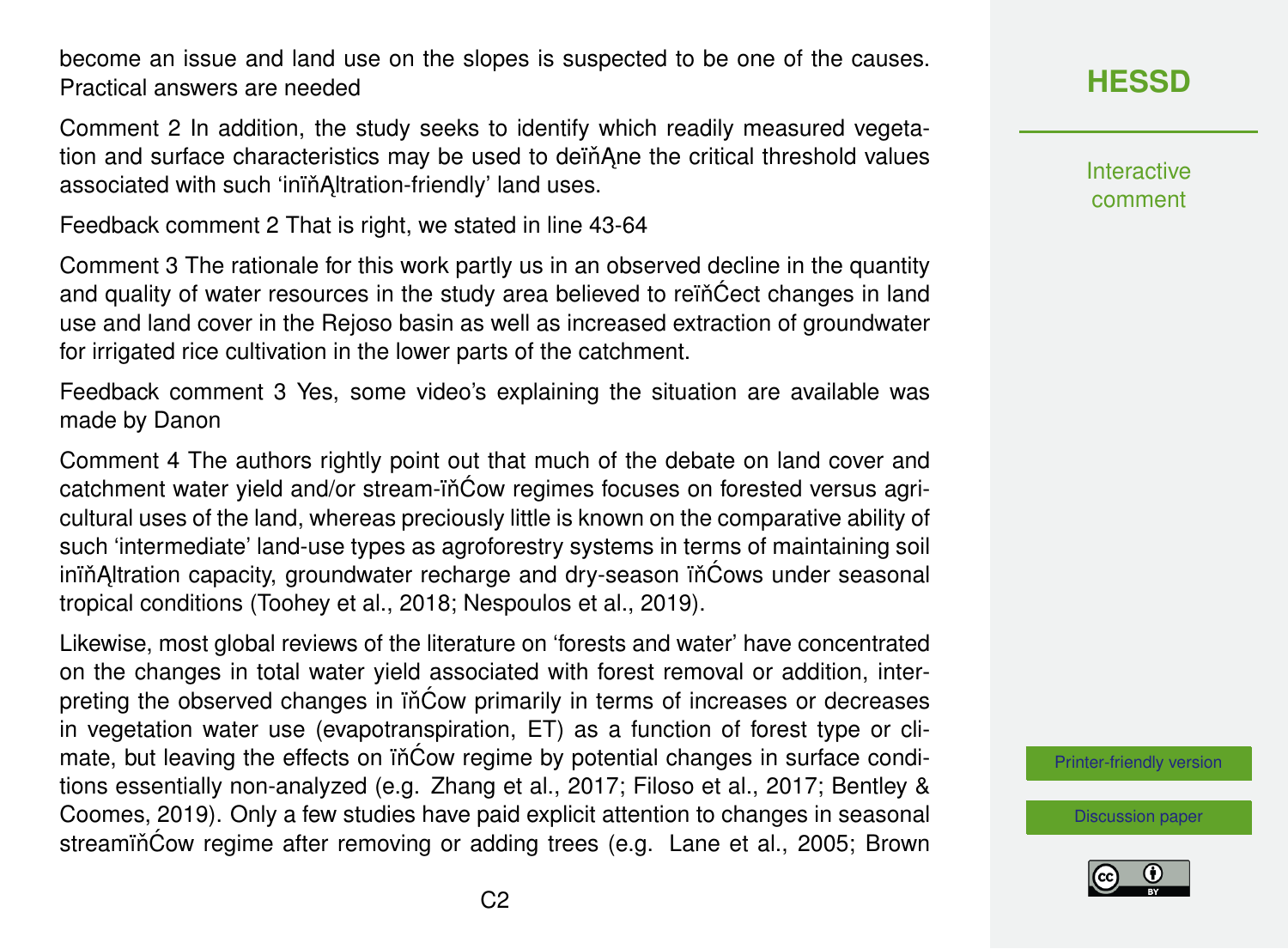et al., 2013; cf. Van Noordwijk et al., 2017ab). In view of the fact that such changes in streamin $\acute{C}$ ow regime will rein $\acute{C}$ ect both changes in ET and in inin $\acute{A}$ ltration after the change in land use under given climatic conditions (Bruijnzeel, 2004; Peña-Arancíbia et al., 2019) the paper by Suprayogo et al. is to be welcomed in principle in that it documents iniňAltration (at the runoff plot scale) and erosion rates for a series of agroforestry systems (both terraced and non-terraced), rain-fed crops (mostly maize) and forest plantations (pine and mahogany) that may be considered typical for Java's densely populated uplands.

Feedback comment 4 In the Rejoso watershed, the main issue that occurred was land cover changes from forest to agricultural uses and had a very significant impact on catchment water yield and / or stream flow. The function of agroforestry as a trade-off between production needs and watershed buffer hydrology has not been much studied in the tropics. This research study is unique to contribute knowledge of how agroforestry systems in terms of maintaining soil infiltration capacity, groundwater recharge and dry-season in Cows under tropical conditions. For that, thank you for your comment on this research novelty.

Comment 5 Moreover, the paper marks a valiant attempt at identifying some of the key vegetation and surface characteristics controlling inin Altration rates, runoff production (i.e. overland ïňĆow) and surface erosion rates using low-cost / low-tech approaches for measuring rainfall, runoff and site characteristics.

Feedback comment 5 This is true, that we designed research equipment using lowcost equipment and simple equipment, but we design it by following the principles of a measurement approach that can be scientifically justified. This is done with the consideration that the measurement is done in a remote location. With the low cost equipment, we do hope that will not attract the attention of the surrounding community about equipment that has low economic value, so it is safe not to get damage or vandalism from one or two irresponsible community members.

# **[HESSD](https://www.hydrol-earth-syst-sci-discuss.net/)**

**Interactive** comment

[Printer-friendly version](https://www.hydrol-earth-syst-sci-discuss.net/hess-2020-2/hess-2020-2-AC1-print.pdf)

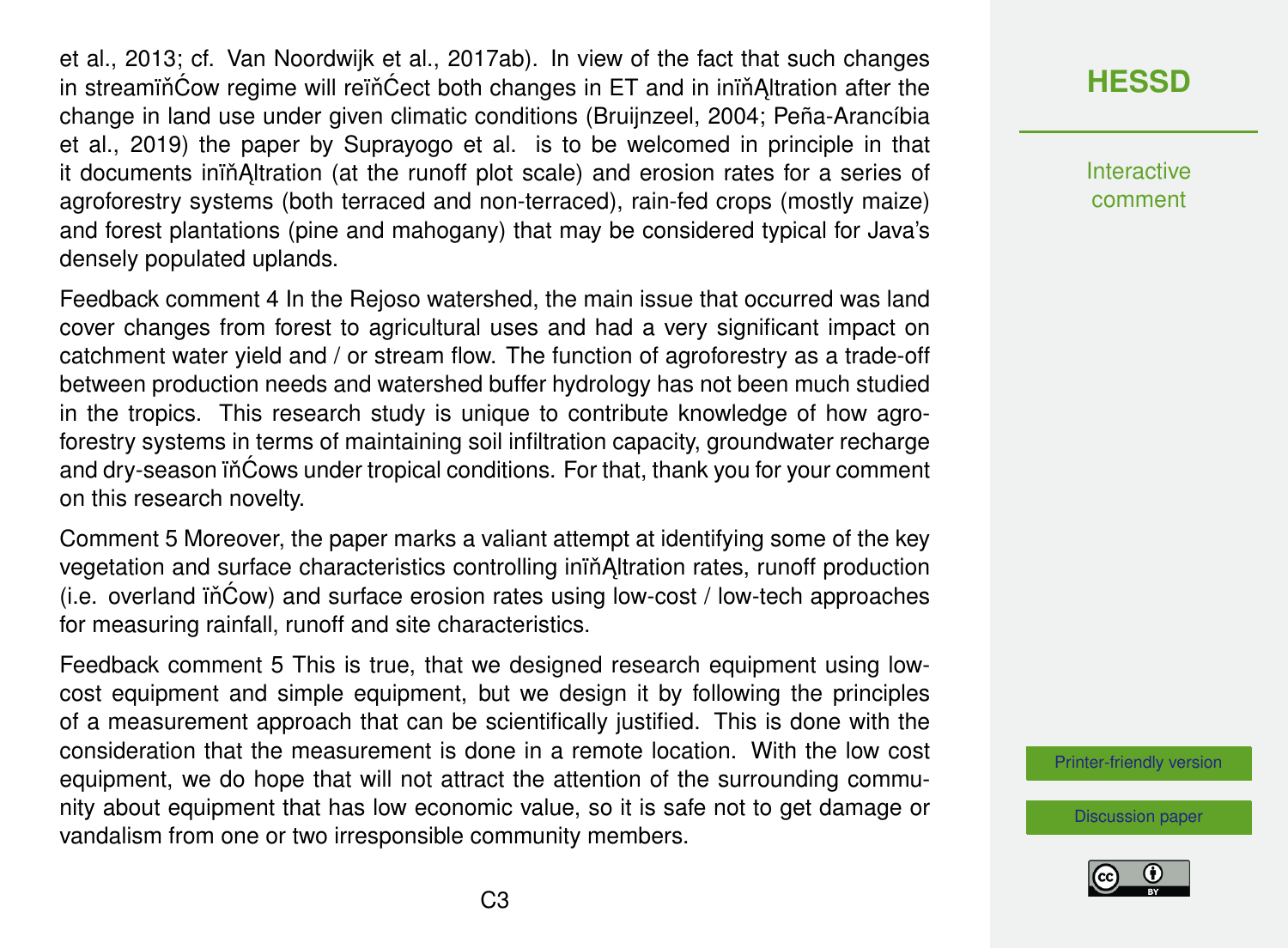Comment 6 The paper's key in Andings include strongly negative relationships between canopy cover fraction and either plot-scale runoff coefin Acient (Fig. 6) or surface erosion (Fig. 7), and to a lesser extent between the latter and surface litter amounts while understory biomass seems less important. However, individual land-use types deviated from this general pattern. For example, the 'young' and 'old' production forest plots (UT1 and UT2) had the same runoff coefin Acients (13-14%) but the young forest exhibited a far smaller soil loss than the older forest, despite having a more open canopy (by 12%, difference not signifing Acant), a much lower litter mass (2.0 vs. 9.2 t ha-1) and a much steeper slope (50-60% vs. 30-40%) (Tables 3 and 1). Likewise, agroforestry plots MT2 and MT3 exhibited the same (high) runoff coefin Acient (37-38%) but differed by a factor of 2.3 in soil loss with the amount of litter on the ground being the same (Tables 3 and 1). Such in Andings suggest that soil characteristics (as opposed to surface or vegetation variables) likely play a role as well and perhaps deserve to be included in any predictive equations (e.g. SOC?; applicable in the case of MT2 vs. MT3 but not for UT1 vs. UT2 (Table 2)) (Table 2)). At any rate, it would be good to include such considerations explicitly in the Discussion section.

Feedback comment 6 Thank you for the novelty's emphasis on this research. We use these comments to revise the descriptions in the results and discussion.

Comment 7 On the downside, the paper gives the distinct impression of having been put together in some haste and the often highly concise text leaves much to be guessed (or derived) by the reader. This holds especially true for the sections describing the study area and methods, but also for the Results and Discussion. For example, the study area description effectively consists of a Table describing the landcover types for the eight examined locations (Table 1) but fails to give basic location or climatic information, or a proper description of vegetation characteristics (e.g. tree height – important to assess the erosive power of crown drip) or the nature of the terraces of the mid-stream research plots (notably whether the plots included terrace risers or terrace beds only).

# **[HESSD](https://www.hydrol-earth-syst-sci-discuss.net/)**

Interactive comment

[Printer-friendly version](https://www.hydrol-earth-syst-sci-discuss.net/hess-2020-2/hess-2020-2-AC1-print.pdf)

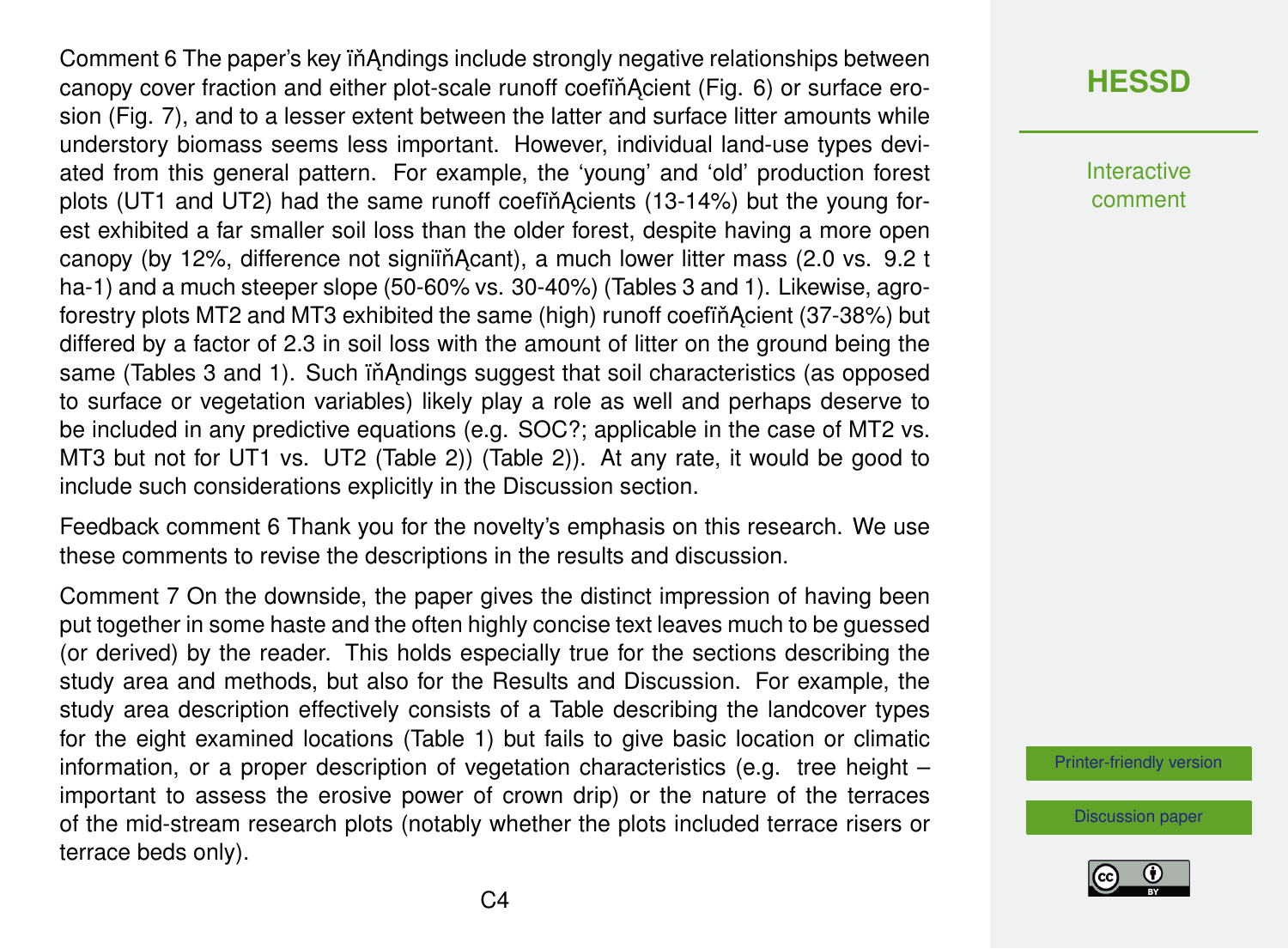Feedback comment 7 The basic location we will give description as suggested in specific comment no 12. The basic climate information, we have daily data for up-stream and mid-stream for long term period (12 year). We will presenting the average data for this period at monthly basic within a year period. Regarding the description of vegetation characteristics, we measured the tree height and we will presenting into this manuscript. We presenting the tree height in Table 1 in supplement note no 1.

The nature of terraces is considered as bench terrace sloping outward. The measurement of runoff and soil erosion in the terrace bed and do not considered terrace riser.

Comment 8 As to the methods used, it is not clear – inter alia – in which plots 'rainfall' truly represents incident rainfall or rather crown drip (throughfall) (line 101); what size or type of funnel was used for the improvised rain gauges and what the catch efinAciency of these gauges was compared to that of a standard rain gauge (cf. Ghimire et al., 2017; Zhang et al., 2019); how the collection drums with a stated capacity of 30 cm3 (!) (Fig. 2) could accommodate the runoff produced by 12 m2 plots with runoff coefin Acients of up to 41-64% (Table 4); how coarse sediment eroded from the plots was accounted for or what the effect of in Altering runoff samples through 'newsprint' (lines 111-112) was on the magnitude of sediment concentrations obtained compared to more conventional iň Altration methods; how particle density was determined (line 124); or how many replications were used to determine undergrowth or litter mass (lines 140-141), etc.

Feedback comment 8 We measured throughfall by using simple rain-gauge with mineral bottle combined with 30 cm diameter of plastic funnel. This diameter funnel is considered standard of rain gouge. Therefore, We do not measured catch efficiency. Each plot, we installed 5 rain-gauge randomly.

Two collection drums with a capacity of 30 dm3 (was not 30 cm3) was used to collect the runoff and sediment, where the first drum was channeling into 13 channel PVC pipes with equally hole size and the levelling position and one of others connected with

## **[HESSD](https://www.hydrol-earth-syst-sci-discuss.net/)**

**Interactive** comment

[Printer-friendly version](https://www.hydrol-earth-syst-sci-discuss.net/hess-2020-2/hess-2020-2-AC1-print.pdf)

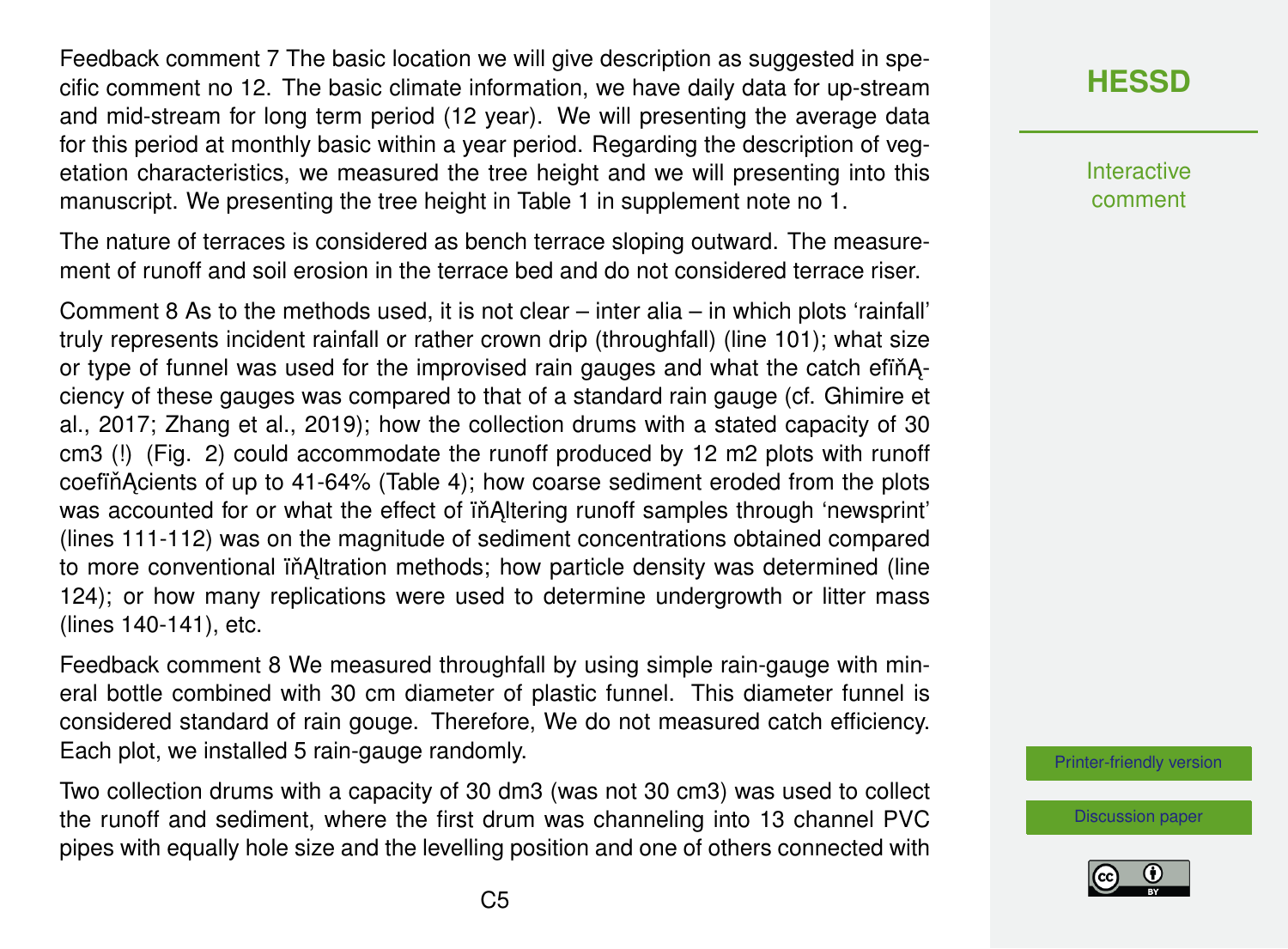second drum. The volume of water come out from each hole we calibrate to get the water volume proportion enter into second drum. The potential capacity of the runoff collector then can be =  $(25 \text{ dm}3 \times 13) + 25 \text{ dm}3) = 350 \text{ dm}3$ . If the plot size by 12 m2 and assumes all the rainfall become runoff then this runoff collector can collect  $= 350$ dm3/1200 dm2 = 0.292 dm = 292 mm rain event.

The course sediment was trapped in first drum. During the sediment sampling, the sediment and water in each drum was stirred homogeneously and then take one liter of sediment samples. We filtering the sediment sample using 'newsprint'. The water through a filter 'newsprint' was relatively clear. Therefore, we consider that 'newsprint' filter is considered effective to trap the sediment. We do not calibrate between 'newsprint' filter with standard filter. The particle density was measured by using pycnometer method.

We use this scheme below (presenting in supplement note 2 to measure the undergrowth or litter mass. This scheme based on based the protocol by Hairiah K, Ekadinata A, Sari RR, Rahayu S. Measurement of Carbon Stock: from land level to landscape. Practical instructions. Second edition. Bogor, World Agroforestry Centre, ICRAF SEA Regional Office, University of Brawijaya (UB), Malang, Indonesia 110 p.[Indonesia] http://apps.worldagroforestry.org/sea/Publications/files/manual/MN0049- 11.pdf. 2011

Comment 9 Ibidem for the Results section: e.g. the main results for soil properties are described in 1.5 lines only (lines 162-163);

Feedback comment 9 The two soil groups chosen to represent "Inin Altration-Friendly" Land Uses, namely Inceptisol and Andisol do have different characteristics. We have soil texture every 10 cm soil depth at a depth of 00-50 cm. The bulk density, particle density, porosity macroporoity and soil orgnic mater observations every 10 cm soil depth at a depth of 00-30 cm from the surfaces, showed that the two soil groups have deep soil profiles. The striking difference between the two soil groups is finer soil tex-

# **[HESSD](https://www.hydrol-earth-syst-sci-discuss.net/)**

Interactive comment

[Printer-friendly version](https://www.hydrol-earth-syst-sci-discuss.net/hess-2020-2/hess-2020-2-AC1-print.pdf)

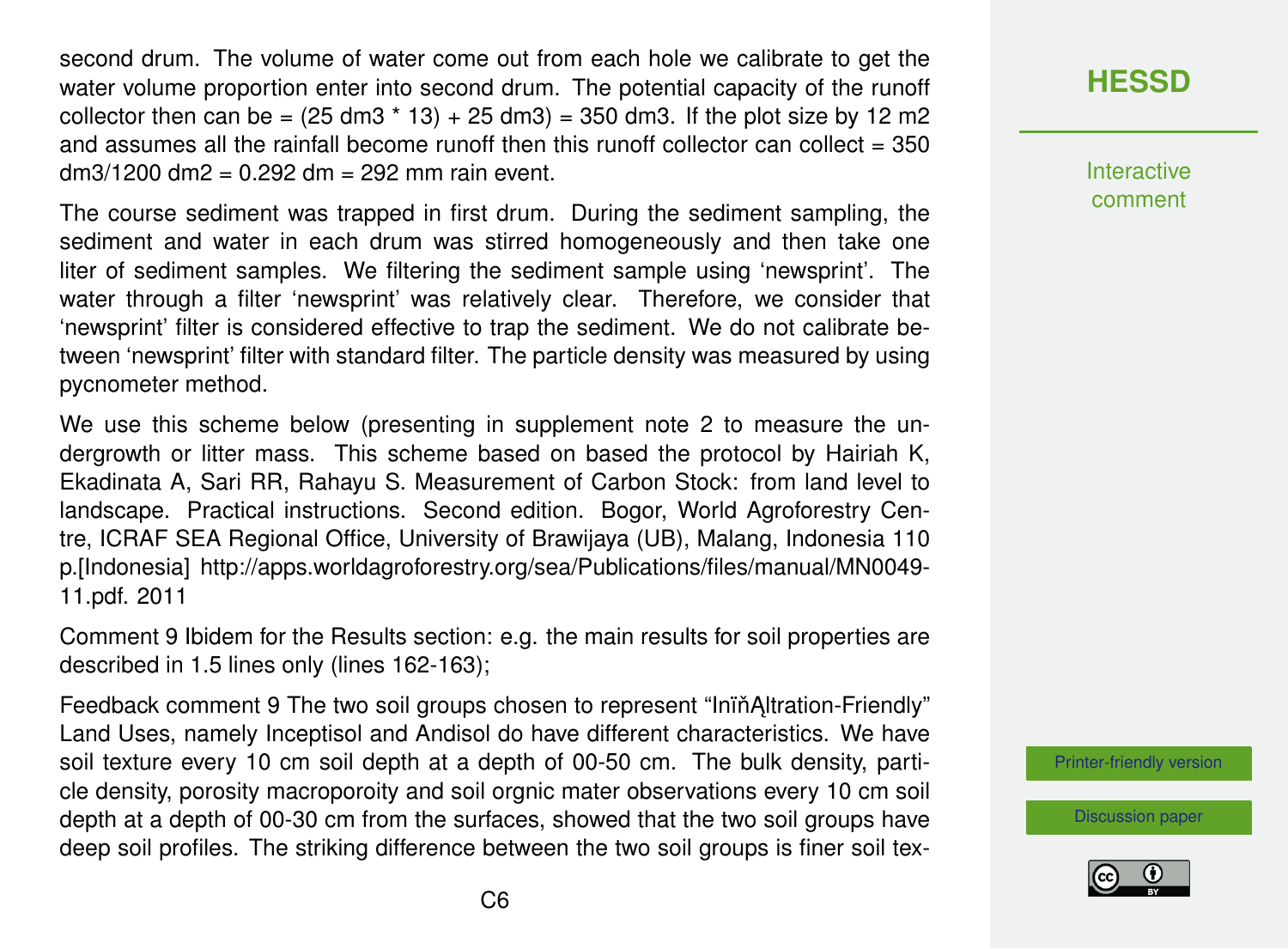ture, higher bulk density, lower macro-porosity and lower soil infiltration in the Inceptisol than in the Andisol. The data we presented in supplement Note 3, and we will added those data and give more comprehensive description and discussion related with the soil characteristic to answer the first research question.

Comment 10 key Tables 2-4 give averages or period totals only but no standard errors or coefin Acients of variation as a measure of within-plot variability despite the fact that the large variation in rainfall (throughfall?) totals between adjacent (?) plots (e.g. 300 mm for plots MT4 and MT2 in Table 4) suggested major spatial variability;

Feedback comment 10 Regarding Tables 2-4 we used Fisher's LSD test (p<0.05). to represent the standard errors or coefinAcients of variation.

Comment 11 The captions to key diagrams 4 and 5 which count 8 panels each do not explicitly specify which panel refers to which plot in any descriptive way other than their relative position in the list of plots in Table 1.

Feedback comment 11 We revised as follow: Figure 4. The relationship between surface runoff / rainfall ratio and the amount of rainfall in production forest and agroforestry systems in (a) Upstream Rejoso Watershed, under (a.1) 55% canopy cover of Pine based of old production forest, (a.2) 40% canopy cover of Pine based of young production forest, (a.3) 5% canopy cover of Cemara based of Agroforestry with Cabbage crop, (a.4) 0% tree canopy cover of Arable land (maize crop) ; (b) Midstream Rejoso Watershed under (b.1) 87 % canopy cover of Pine/ mahogany based of old production forest, (b.2) 75% canopy cover of Coffee-based agroforestry, (b.3) 52 % canopy cover of Clove based agroforestry, (b.4) 26% canopy cover of mix tees-crop based agroforestry.

Figure 5: Soil erosion in relation to daily rainfall rates in production forest and agroforestry (a) Upstream Rejoso Watershed, under (a.1) 55% canopy cover of Pine based of old production forest, (a.2) 40% canopy cover of Pine based of young production forest, (a.3) 5% canopy cover of Cemara based of Agroforestry with Cabbage crop, (a.4) 0% tree canopy cover of Arable land (maize crop) ; (b) Midstream Rejoso Water-

# **[HESSD](https://www.hydrol-earth-syst-sci-discuss.net/)**

**Interactive** comment

[Printer-friendly version](https://www.hydrol-earth-syst-sci-discuss.net/hess-2020-2/hess-2020-2-AC1-print.pdf)

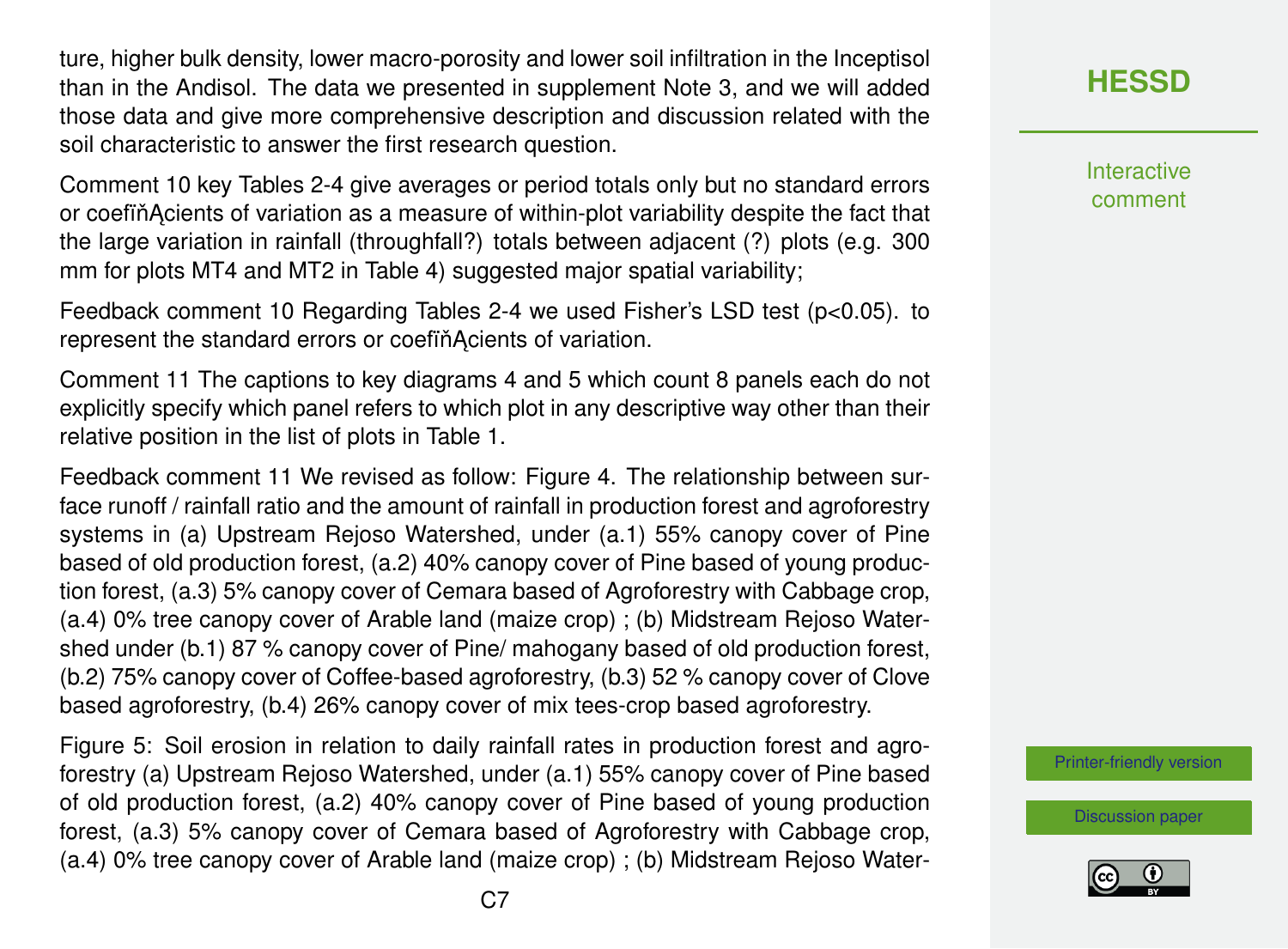shed under (b.1) 87 % canopy cover of Pine/ mahogany based of old production forest, (b.2) 75% canopy cover of Coffee-based agroforestry, (b.3) 52 % canopy cover of Clove based agroforestry, (b.4) 26% canopy cover of mix tees-crop based agroforestry.

Comment 12 The Discussion section is rather basic and does not address such critical issues as the improvised nature of the rain gauges and the neglecting of steminCow as a possible input of water to the soil (which would lead to under-estimation of 'rainfall' and hence over-estimation of runoff coefin Acients), as well as the scale and ability of the plot-based measurements to represent the entire hilllslope's hydrological functioning (see below for details and related issues)).

Feedback comment 12 Thank you for the emphasis on this issues. We will use these comments to revise the descriptions in the results and discussion.

Comment 13 Furthermore, the reference list – although remarkably up to date with more than 60% of cited references published between 2017 and 2019 – misses at least six references that are cited in the text and contains another six that are listed all right but do not show up in the text (see below under specifinal comments).

Feedback comment 13 We have been revised as list the in supplement note 4

Comment 14 On a related note, rather than to refer largely to recent studies in such very different environments as the semi-arid loess plateau in China (Zhao et al., 2019; Liu et al., 2018 – erroneously referred to as Zhipeng et al., 2018) the paper would arguably have beneïn Atted from the inclusion of related studies in the volcanic uplands of West and East Java for added perspective. Examples include the effect of trampling/footpaths on runoff production and erosion from upland in Aelds (Bons, 1990; Rijsdijk et al., 2007; cf. Badu et al., 2019); the role of terrace risers versus terrace beds vis á vis runoff and sediment production (Purwanto and Bruijnzeel, 1998; Van Dijk & Bruijnzeel, 2004ab); the potential role of stemincow in the generation of localized inin Altration or overland in Cow (high stemin Cow fractions reported for bamboo, bananas, shaded coffee, tall grasses and understory shrubs (Taniguchi et al., 1996; **[HESSD](https://www.hydrol-earth-syst-sci-discuss.net/)**

Interactive comment

[Printer-friendly version](https://www.hydrol-earth-syst-sci-discuss.net/hess-2020-2/hess-2020-2-AC1-print.pdf)

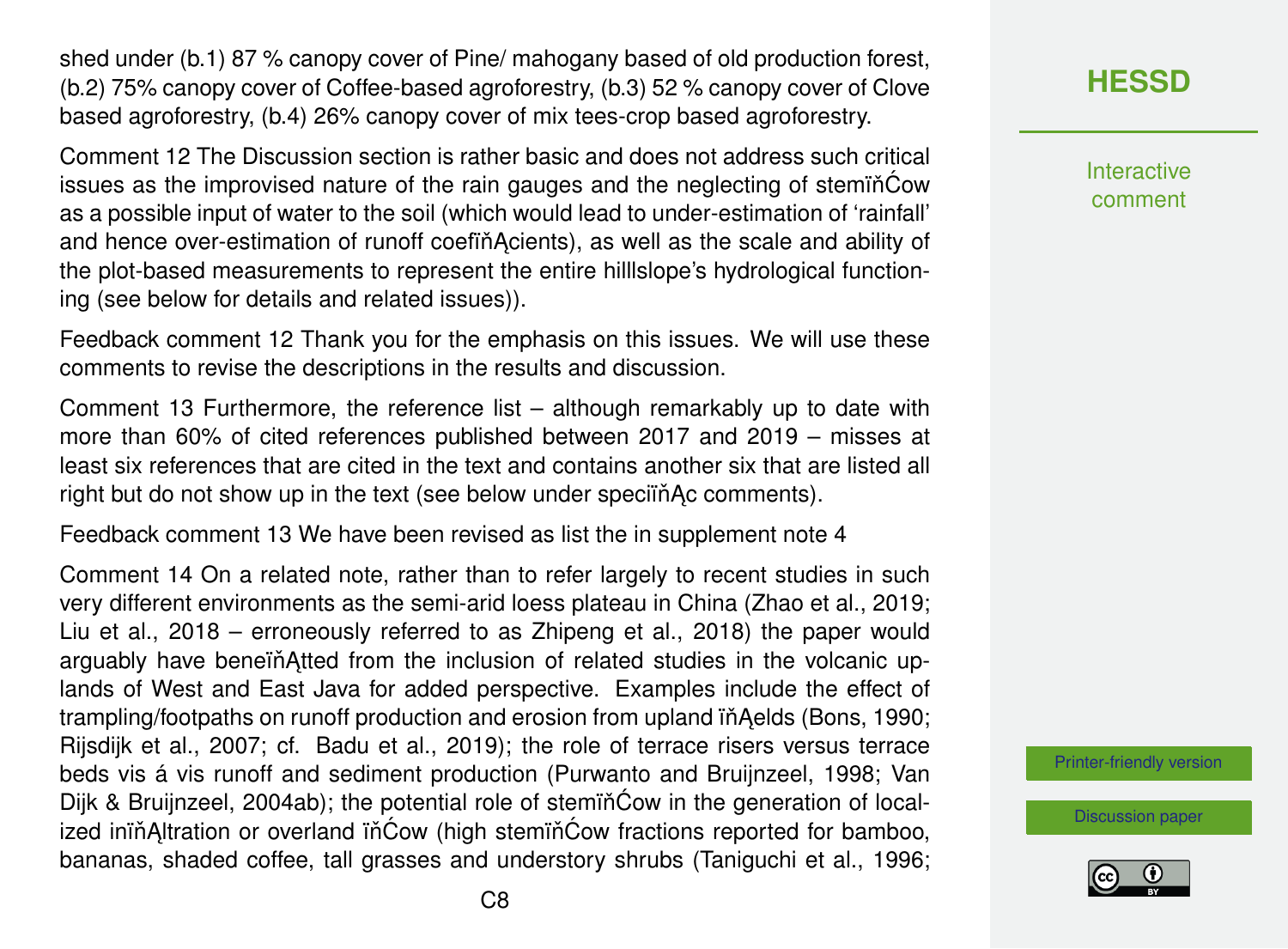Cattan et al., 2007; Siles et al., 2010; Friesen et al., 2013; González-Martínez et al. 2016)); as well as a more holistic discussion of the interactions between canopy cover fraction, understory, leaf litter and hydrological processes (Wiersum, 1985; cf. Prijono et al., 2014; even Coster, 1938) – not only in terms of amounts of water involved but also the erosive power of the rain / crown drip as a function of falling height and leaf type (Wiersum, 1985; Hall and Calder, 1993).

Feedback comment 14 Thank you for the enrichment of references in the discussion that further clarifies the conditions of the tropics. We will include these references in the discussion.

Comment 15 In contrast to what is stated in the paper (lines 209-211), rainfall interception does not reduce the erosive power of the rain. Rather, a tree canopy enhances it because of the typically larger drop size of crown drip compared to incident rainfall for terminal fall velocities (Wiersum, 1985), with broad-leaved species producing larger drops than do conifers (Hall and Calder, 1993). Likewise, the few measurements of throughfall intensities under humid tropical conditions suggest these to be very similar to those of incident rainfall (e.g. Hutjes et al., 1990). As such, the presumed effect on delaying the onset of overland  $i\hat{o}$  (line 211) would seem rather negligible. Similarly, based on the lack of correlations with surface runoff or erosion (Figs. 6 and 7) the role of understory vegetation is considered to be minor.

Feedback comment 15 Thank you for expanding knowledge about the process of the role of canopy in controlling surface runoff and erosion. We will include this consideration in the discussion.

Comment 16 Yet Nespoulos et al. (2019) emphasized the importance of a welldeveloped understory for the development of macroporosity and preferential pathways in tropical plantations. In addition, the discussion could use a paragraph on the importance of including both inin Altration and total ET (not just interception loss) for a proper assessment of the effect of land cover on groundwater recharge.

# **[HESSD](https://www.hydrol-earth-syst-sci-discuss.net/)**

**Interactive** comment

[Printer-friendly version](https://www.hydrol-earth-syst-sci-discuss.net/hess-2020-2/hess-2020-2-AC1-print.pdf)

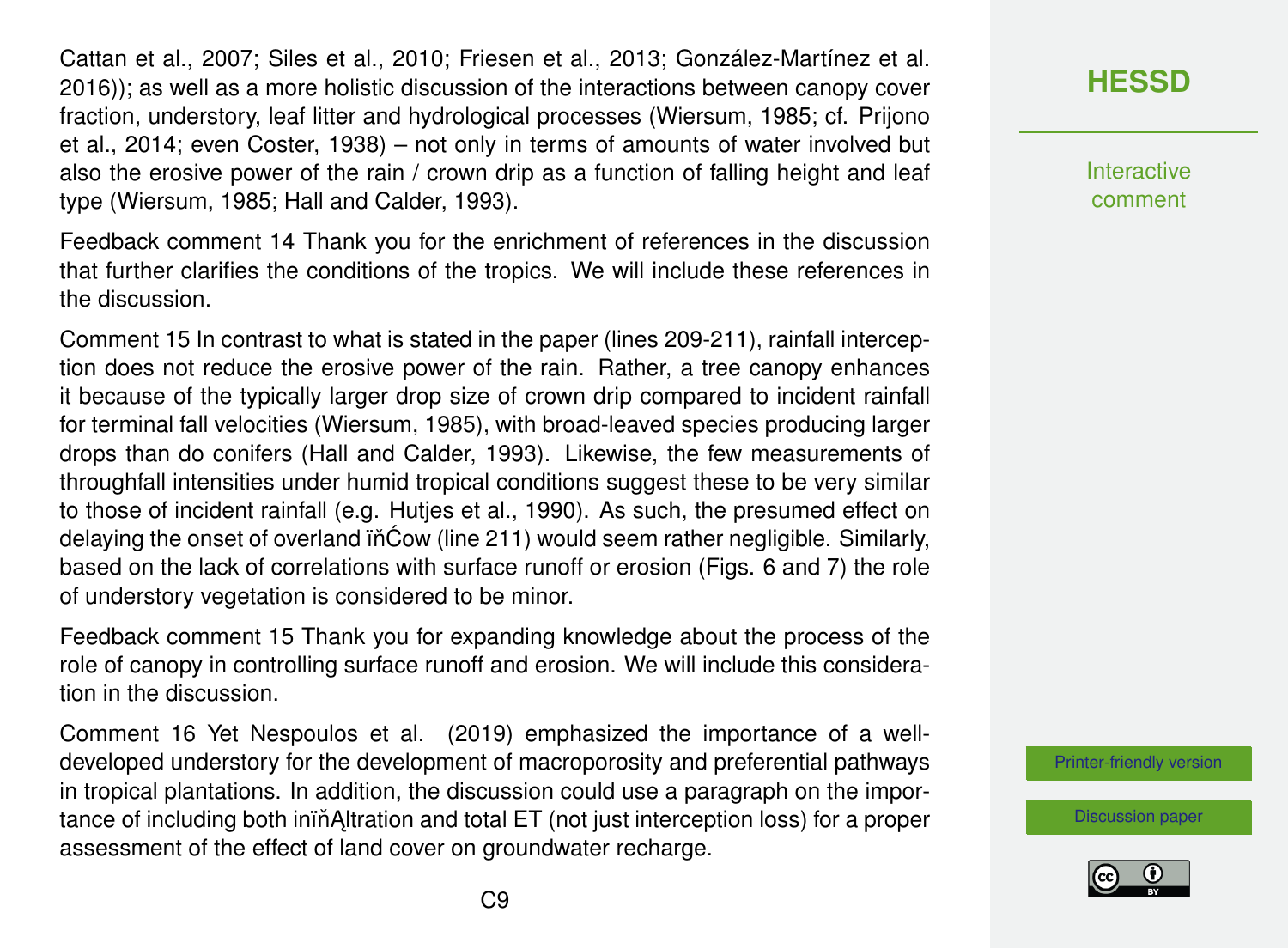Feedback comment 16 We have measurements of macroporosity (based on methylene blue infiltration patterns) data and we will add this to the manuscript. We will refer to this in the revised discussion.

Comment 17 Other points not considered in the Discussion include such aspects like (a) the need for an adequate number of throughfall gauges to quantify net precipitation beneath such spatially highly variable vegetation types as some of the studied agroforestry systems (cf. Holwerda et al., 2006; Zion Klos et al., 2014); (b) the role of auto-correlation in the presented relations between runoff coefinacient (i.e. runoff/ rainfall) and rainfall, (c) the possible role of (high) short-term rainfall intensities as opposed to the presently used daily totals in determining measured amounts of surface runoff and eroded soil (cf. Wischmeier's EI30 index), (d) the effect of the small size of the runoff plots used (2 m x 6 m) on measured amounts of surface runoff vis á vis their representativeness for hydrological functioning at the hillslope scale (variations in slope steepness, reinin Altration on less steep foot-slopes in the case of the upper plots; cf. Stomph et al., 2002; Moreno-de las Heras et al., 2010), and (d) what might constituted a plausible value of 'tolerable soil loss' for the study area (Verheijen et al., 2009; cf. Bruijnzeel, 1983; see also speciïňAc comment \*22 below for a possibly locally valid estimate).

Feedback comment 17 Thank you for the enrichment of references in the discussion (a) the importance of the amount of throughfall gauges to quantify net precipitation, (b) the role of auto-correlation in the presented relations between runoff coefficient (ie runoff / rainfall) and rainfall (c) the possible role of ( high) short-term rainfall intensity as opposed to the presently used daily totals in determining measured amounts of surface runoff and eroded soil; (d) the effect of the small size of the runoff plots used for understanding the hydrological functioning at landscape scales, (e) considering "tolerable soil loss" in the discussion. We will include these considerations and references in the discussion.

Comment 18 On the basis of the above considerations my recommendation for this

**[HESSD](https://www.hydrol-earth-syst-sci-discuss.net/)**

Interactive comment

[Printer-friendly version](https://www.hydrol-earth-syst-sci-discuss.net/hess-2020-2/hess-2020-2-AC1-print.pdf)

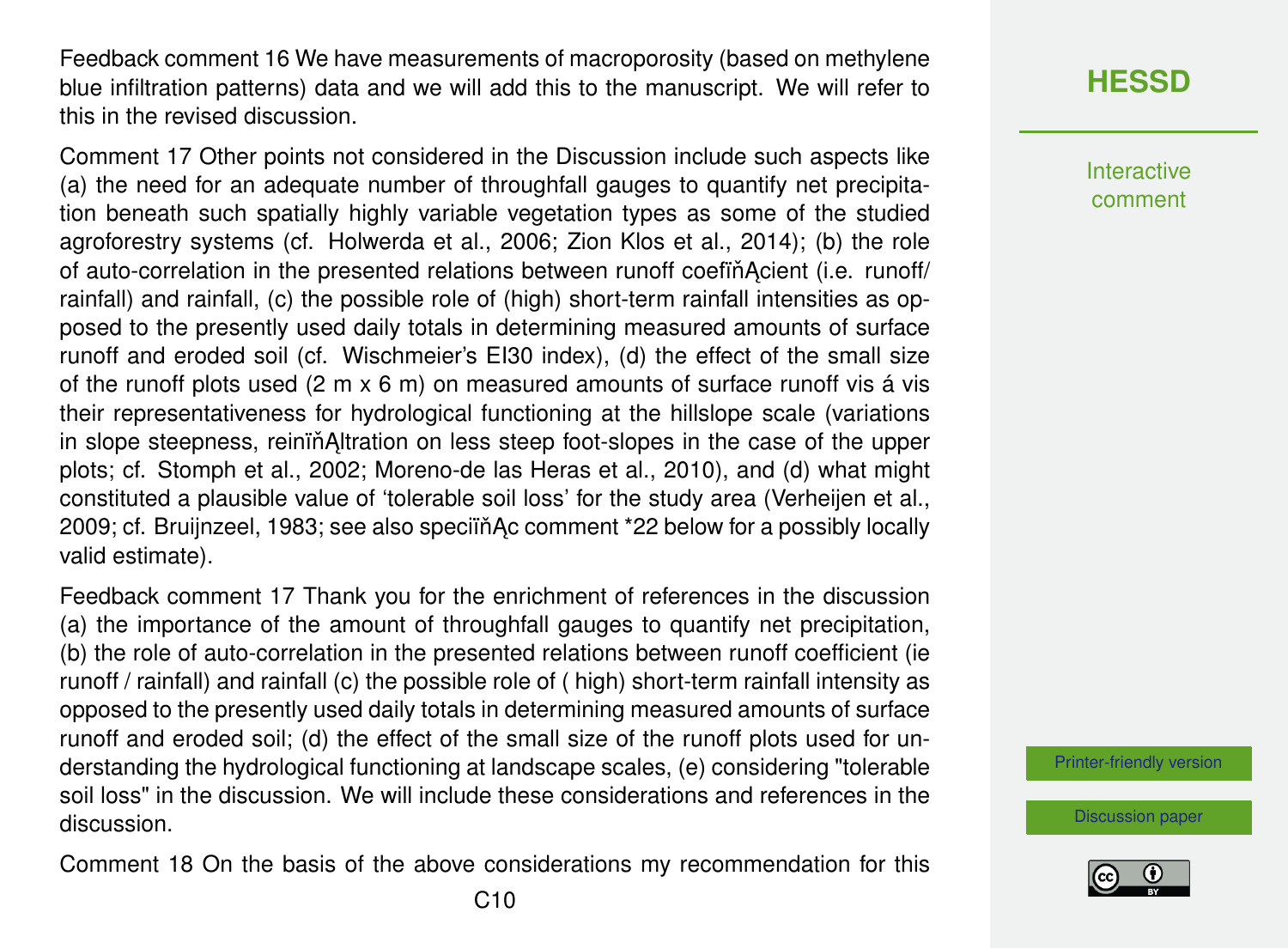manuscript can only be rejection in its present form but allow resubmission if the main points raised in the previous paragraphs can be addressed satisfactorily. After all, the paper addresses an important topic and new information on inin Altration behaviour of agroforestry systems is to be welcomed.

Feedback comment 18 Thank you for the enrichment of references in the discussion that further clarifies the conditions of the tropics. We will include these references in the discussion.

2. Speciïň Ac comments

Comment 1 <sup>\*</sup>1, Title: you may want to use inverted commas for 'inin<sup>A</sup>ltration friendly' in the title as well.

Feedback comment 1 Using inverted commas's in the title would lead to:'Infiltration-Friendly' Land Uses for Climate Resilience on Volcanic Slopes in the Rejoso Watershed, East Java, Indonesia We considered this suggestion, but think that it will create more confusion that it solves. If the reader gets interested in what this term means, we invite them to read the abstract and paper in which it is explained.

Comment 2 \*2, line 20: based on the time line in Figure 3 (6 March–1 May 2017) a period of nearly two months would be more accurate than 'three months'

Feedback comment 2 We quantified infiltration and erosion in three replications per land use category over a period of nearly two months (one-fourth of mean annual rainfall), with 6-13% of rainfall with intensities (51-100 mm day-1).

Comment 3 \*3, line 21: strictly speaking, when using daily rainfall and surface runoff totals to obtain net inin Altration amounts one cannot refer to the latter as inin Altration rates.

Feedback comment 3 We related soil infiltration to plot-level characteristics across the land use systems and found statistically significant relations with . . .. . .(Note we replace instead of "infiltration rate" to become "soil infiltration")

**[HESSD](https://www.hydrol-earth-syst-sci-discuss.net/)**

**Interactive** comment

[Printer-friendly version](https://www.hydrol-earth-syst-sci-discuss.net/hess-2020-2/hess-2020-2-AC1-print.pdf)

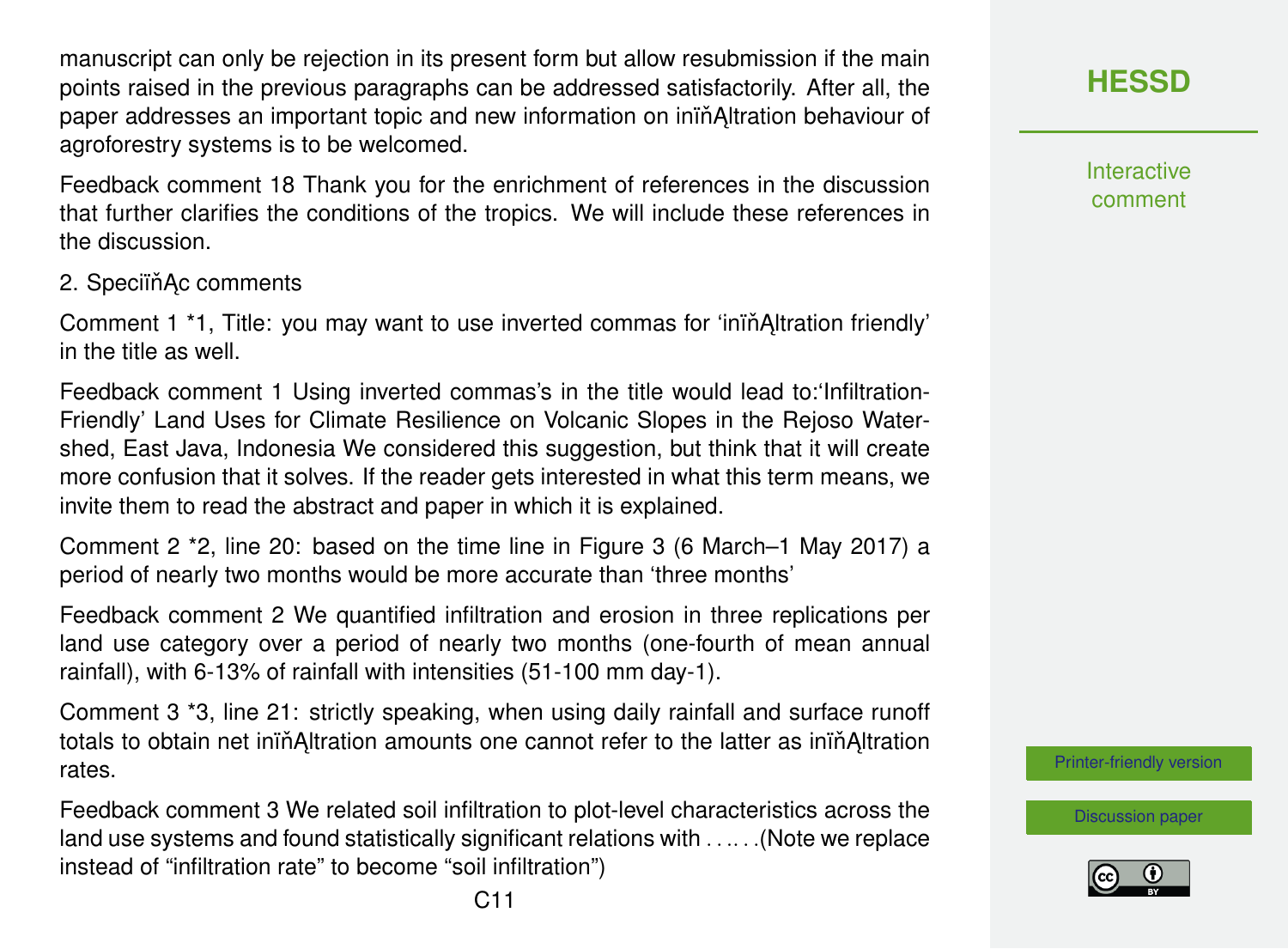Comment 4 . \*4, line 24: 'preceding water use' is unnecessarily vague; suggest replacing by 'soil moisture status' because moisture values are governed by the interplay of rainfall/drip, evaporation and soil water uptake, not just vegetation water uptake.

Feedback comment 4 . . ...with tree canopy cover (likely based on combined effects of interception, soil moisture status and effects on soil), understory cover, amount of litter, and soil surface roughness.

Comment 5 \*5, line 24: relations with understory biomass or surface micro-topographic variation were not strong or absent (Figs. 6 and 7).

Feedback comment 5 We related soil infiltration to plot-level characteristics across the land use systems and found statistically significant relations with tree canopy cover (likely based on combined effects of interception, soil moisture status and effects on soil) and amount of litter. The soil infiltration has found statistically significant with surface micro-topographic variation under forest-agroforestry systems (midstream), but has not under vegetable cultivation in steep to very steep lands. There is no significant relation between soil erosion and understory biomass of land use system.

Comment 6 \*6, line 28: an average runoff coefing Acient of 62% (actually 64% in Table 4) is exceedingly high and more representative of compacted dirt roads and yards in the area than actively worked agricultural iň Aelds (see e.g. Rijsdijk et al., 2007). Such high values might suggest rainfall inputs may well have been under-estimated. Worth checking!

Feedback comment 6 For a tree canopy cover in the range 20-80%, erosion rates were relatively low, but surface runoff increased to 36 to 64% of rainfall. Differences in soil type influenced the thresholds, as the areas' Inceptisols have lower intrinsic porosity than Andisols. However, we check again the data.

Comment 7 \*7, line 29: with porosities of 55-62% and bulk densities of 0.9-1.1 g cm3 (Table 2) the soils of the mid-stream sites are not particularly dense. Rather, one would **[HESSD](https://www.hydrol-earth-syst-sci-discuss.net/)**

Interactive comment

[Printer-friendly version](https://www.hydrol-earth-syst-sci-discuss.net/hess-2020-2/hess-2020-2-AC1-print.pdf)

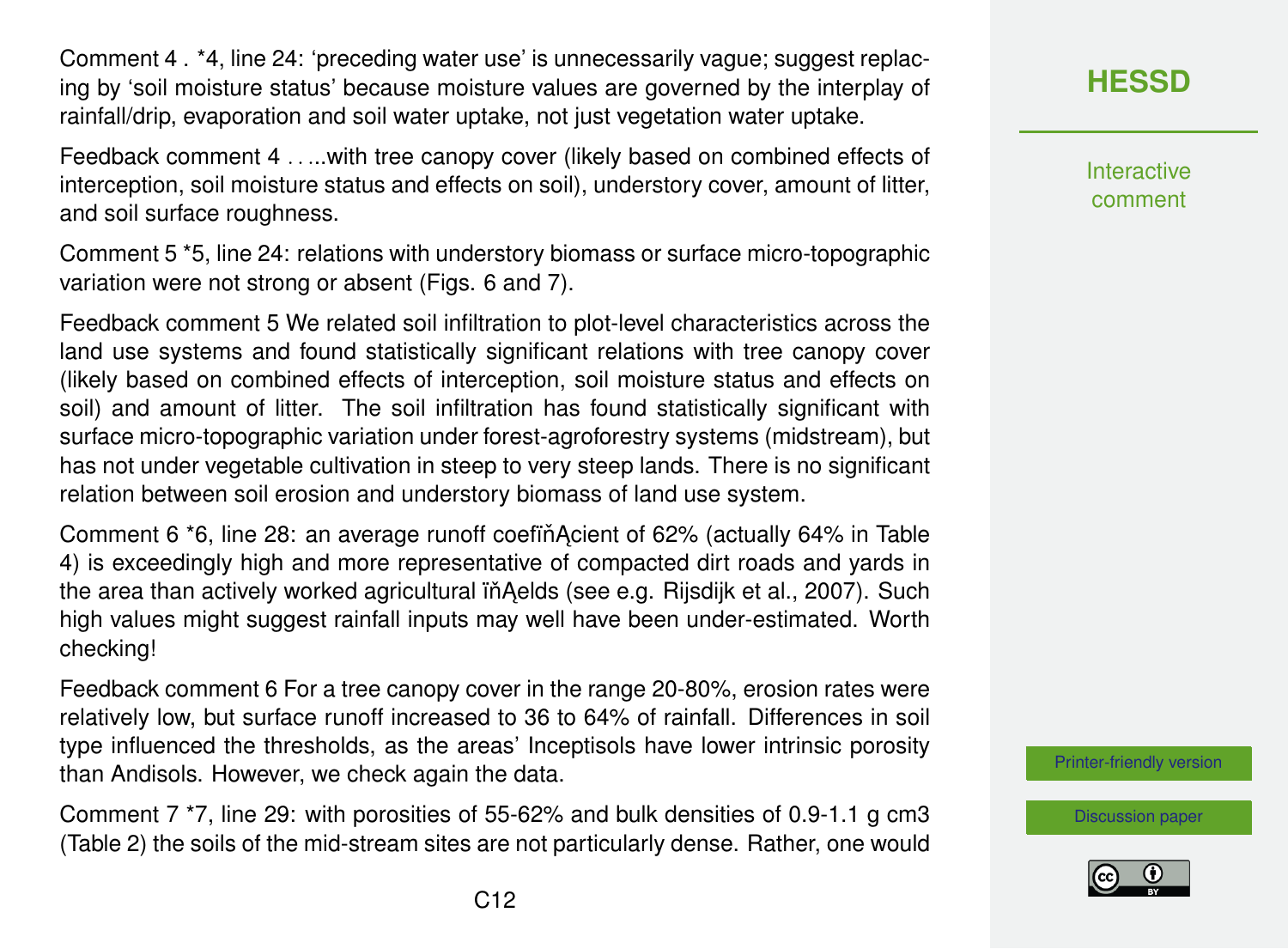think of crusting or slaking as a potential cause for low apparent ininditration?

Feedback comment 7 The data of soil Bulk Density that we presented was a top soil data. Forest or agroforestry land use in mid-stream can provides input of organic material and then can have relatively high microorganism activity. This such condition can stimulate low soil bulk density values. Infiltration in the mid-stream is low because the subsoil layer has a fine texture and high bulk density. To prove this, we added data not only on top soil layers but also sub-soil and infiltration data measured with a double ring infiltrometer.

Comment 8 \*8 lines 41-42: this sentence seems to fall out of the blue; since the cited reference concerns a global review of the literature on surface erosion it might be possible that the authors meant Wiersum (1985) instead which documents the role of understory and litter layer with regards to surface runoff and erosion in an Acacia auriculiformis plantation in West Java, not pines. Incidently, drip from a pine canopy is less erosive than that from broad-leaved species like Eucalyptus and, especially Teak (Hall and Calder, 1993).

Feedback comment 8 Thank you for your note. We will revised on this part

Comment 9 \*9, line 52: the sentence on ining Altration recovery seems out of place here and had perhaps better be moved to the Discussion section.

Feedback comment 9 Thank you for your note. We will moved to discussion section.

Comment 10 \*10, line 54: whilst the iniñĆuence of a very extensive and aerodynamically trough forest cover on rainfall may have an effect on downwind rainfall amounts (as opposed to 'events'), it would seem inappropriate to mention this in the present context of on-site water dynamics. Suggest to leave out this aspect.

Feedback comment 10 Thank you for this comment. We will leaved out this aspect.

Comment 11 \*11, lines 62-64: unclear why Climate Resilience is written with initial capitals?; also, relation between iñĆow persistence metrics and peakiñĆow transmission Interactive comment

[Printer-friendly version](https://www.hydrol-earth-syst-sci-discuss.net/hess-2020-2/hess-2020-2-AC1-print.pdf)

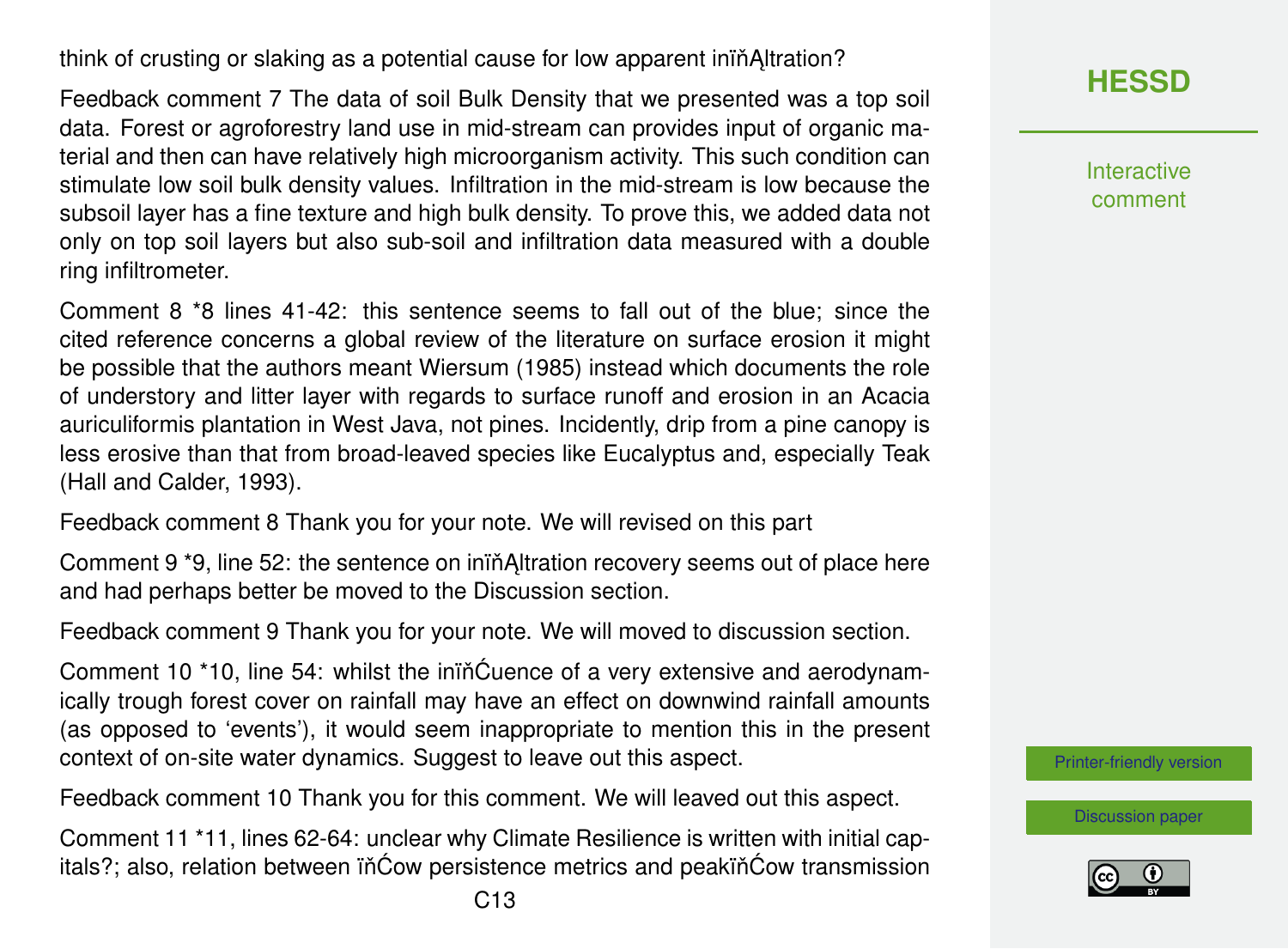(routing? percolation?) is not instantly clear.

Feedback comment 11 In watersheds that provide a perfect buffering river in Cow might theoretically be constant every day, but in practice a 'flow persistence' metric of about 0.85 is hard to surpass (van Noordwijk et al., 2017). Flow buffering is essential for Climate Resilience (Aduah et al., 2017; Shannon et al., 2019) and high flow persistence metrics are desirable, as they directly relate to peak flow transmission (van Noordwijk et al., 2017).

Comment 12 \*12, lines 77-78: soil fertility and agricultural productivity may be maintained sufin Aciently on these deep volcanic deposits even if surface erosion rates are high. Also, previous research on sediment production in similar terrain nearby in East Java (Rijsdijk and Bruijnzeel, 1990ab; Rijsdijk, 2005) has shown that contributions from rain-fed agricultural in Aelds made up a comparatively minor proportion of overall annual sediment yield at the operational catchment scale with roads, paths, settlements contributing signiin Acant amounts each.

Feedback comment 12 Thank you for your comment. The research of Rijsdijk and Bruiinzeel, 1990ab; and Rijsdijk, 2005, will be added in this part.

Comment 13 \*13, section 2.1, Study area: suggest to give a proper basic description of site locations (place names, latitude, longitude, elevations) along with information on the main environmental conditions, notably (a) annual rainfall totals and the agroclimatic classiin Acation of the two main sites in terms of rainfall seasonality (e.g. Oldeman climate types D3 and C2 for the middle and upper zones of the catchment?), (b) prevailing rainfall intensities (e.g. based on the authors their own measurements or the iso-erodent map of Java ?, and perhaps (c) FAO reference evapotranspiration (to help assess the importance of differences in inin Altration relative to vegetation water use). Soil characteristics for the study plots are presented in Table 2 under Results but some general initial indication of soil types, their spatial extent in the catchment and their relative susceptibility to erosion (e.g. expressed as Wischmeier K-values?) would not **[HESSD](https://www.hydrol-earth-syst-sci-discuss.net/)**

Interactive comment

[Printer-friendly version](https://www.hydrol-earth-syst-sci-discuss.net/hess-2020-2/hess-2020-2-AC1-print.pdf)

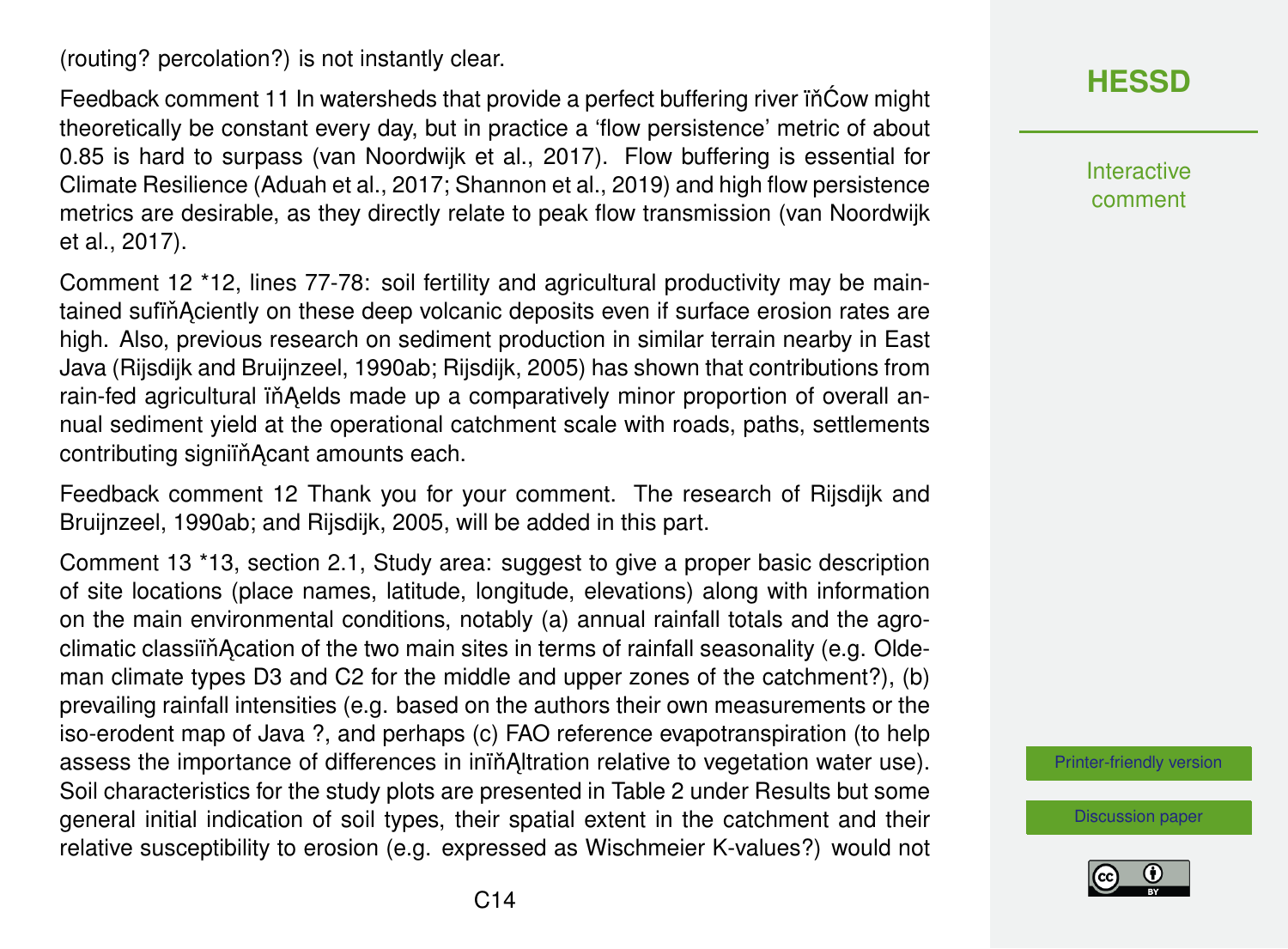go amiss here (instead of the scattered reference made to soil characteristics across different sections). More importantly, give information on the age of the tree plantations (plots UT1, UT2, MT1 and MT2) and the height of the trees (important for assessing the erosive power of the raindrops, see previous comments on Discussion section) as well as some indication of tree densities in the various agroforestry plots (MT2-4), the width of the Casuarina strips in UT3, etc., etc. Likewise, photos of the respective plots could be added as Supplementary Material to give the reader a better impression, also in terms of plot sizes relative to terrace dimensions (were terrace beds back-sloping? If so, were adjacent upslope risers in plots MT1-4 included? (cf. Purwanto and Bruijnzeel, 1998); what was the nature of the terrace risers (grassed, weeds, stones?). NB: Table 1 still contains a number of plant names in Bahasa Indonesia (e.g. mahoni instead of mahogany) plus a number of typos (Albizia, manggo, dapap).

Feedback comment 13 We will revised as your suggestion. Some example revision will be as in supplement note 5.

Comment 14 \*14, section 2.2 Rainfall: 'ombrometer' is an obsolete (colonial) term. Give dimensions of the rain gauge funnels and indicate whether these improvised gauges were calibrated against standard gauges to assess degree of under- or overestimation of rainfall (rain-splash out of funnels during times of high intensity or effect of a broad rim on drop partitioning, etc.). Make clear in what plots the measurements represented rainfall (e.g. UT4?) or throughfall? (NB: adjust subsequent language in main text accordingly whenever discussing 'rainfall' if needed, e.g. in section 3.1, etc.).

Add photos of position of gauges in Supplementary Materials since using only  $i^*$ Ave rain/throughfall gauges per plot would seem inadequate given the large variation in TF that is expected for such spatially variable vegetation? Also: two months duration, not three (lines 97-98) based on Figure 3.

Feedback comment 14 We revised as: "Rain gauges were installed in four observation locations (with adjacent erosion plots) upstream and four observation locations

# **[HESSD](https://www.hydrol-earth-syst-sci-discuss.net/)**

**Interactive** comment

[Printer-friendly version](https://www.hydrol-earth-syst-sci-discuss.net/hess-2020-2/hess-2020-2-AC1-print.pdf)

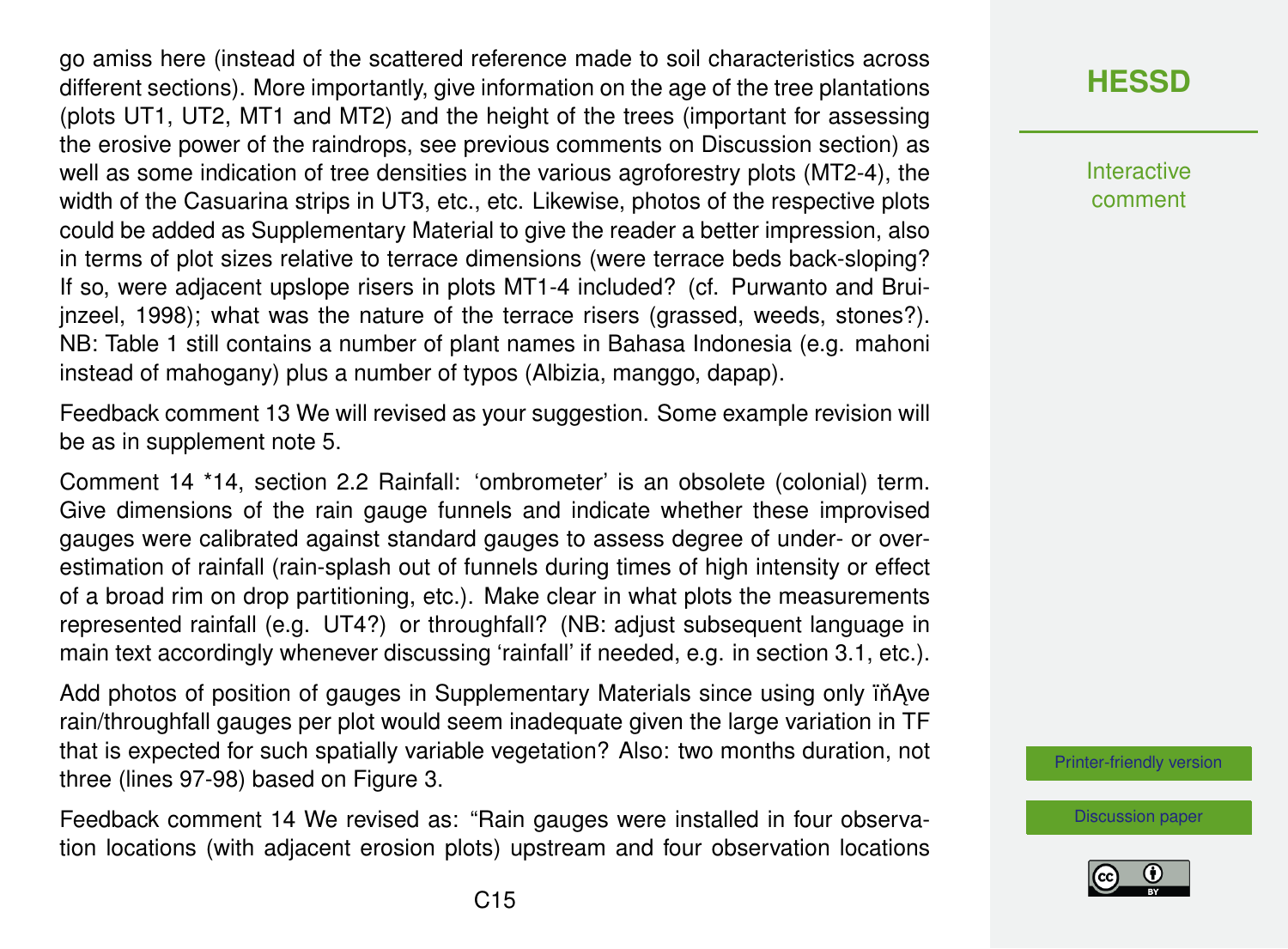midstream of the Rejoso watershed. Each plot, the rainfall was measured with 5 replications. The rain gauges consisted of 30 cm diameter of funnel and bottle with a volume of 1.5 dm3 placed 120 cm above the soil surface and below the tree canopy with bamboo as a support. Rainfall was observed every day during two months of the rainy season, from March to May 2017".

We will add photos of position of gauges in supplementary materials.

We revised as two months duration.

Comment 15 \*15, line 104: awkward description of the runoff measurement system. Suggest to use the term 'divider system' instead and give maximum collection capacity for the two drums plus divider system in litres of water. NB: the volume given in Figure 2 for the drums (30 cm3) must be erroneous. Also, was the metal plate guiding the runoff to the drums sheltered against direct rainfall inputs? If not, runoff amounts will have been over-estimated somewhat. \*16, line 109: strictly speaking, volume has the dimension of litres or cm3, not mm of water. You could simply give the volume in litres and divide by plot area in m2 and remain all right dimensionally. Suggest to remove the hyphens in d-I etc. in Equations 1 and 3 as they can be read as minus signs rather than hyphens. NB: second Dd-I in Equation 3 should read Dd-II.

Feedback comment 15 We revised as: "In each plot, the water flow out through 13 holes of PVC pipes on drum-I was calibrated to be equal volume of water in each hole before runoff measurement.

Revision of Figure 2 is presented in supplement note 6.

In each plot, the water flow was collected into two collection drums with a capacity of 30 dm3. where the first drum has divider system with channeling into 13 channel PVC pipes with equally hole size and the levelling position and one of others connected with second drum. The volume of water come out from each hole we calibrate to get the water volume proportion enter into second drum. The potential capacity of the runoff



**Interactive** comment

[Printer-friendly version](https://www.hydrol-earth-syst-sci-discuss.net/hess-2020-2/hess-2020-2-AC1-print.pdf)

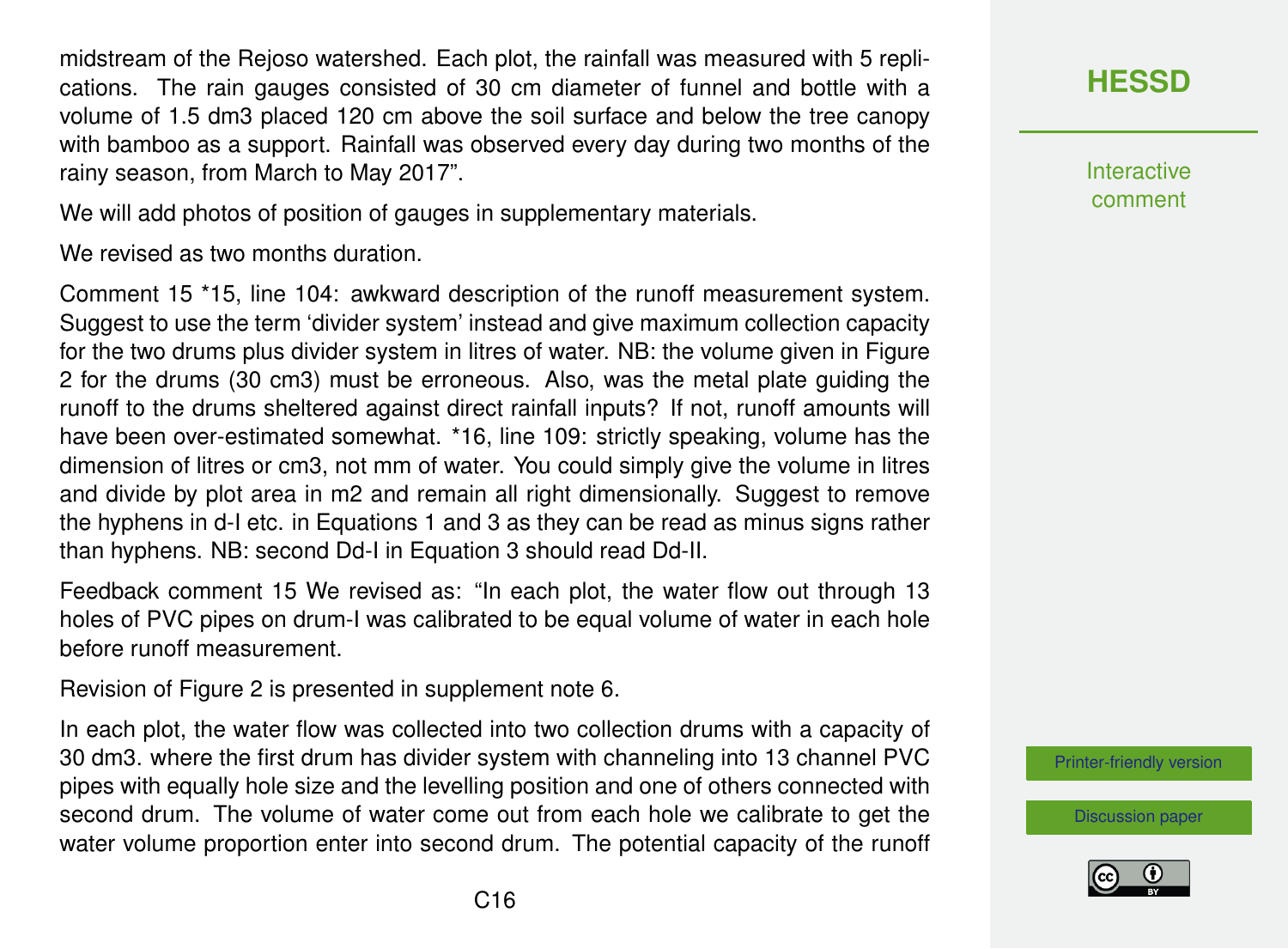collector then can be =  $(25 \text{ dm}3 \times 13) + 25 \text{ dm}3 = 350 \text{ dm}3$ . Runoff samples at each plot were collected on every day at which rain occurred during the measurement period by measuring the water depth in each drum. The amount of runoff in each rain even was calculated using eq. (1) and eq. (2):

R  $t= V_0(d-l)+(13* V_0(d-1))$  [1]

V  $d=1000^*$  (D<sup>\*</sup>L<sup>\*</sup>W) [2]

Where Rt is total runoff (dm3); Vd is the water volume in drum I and II (dm3), L= Length and W width of drum (cm), D is the water depth in each drum (cm). The total runoff then converted as a mm unit by dividing areas of the plot (2 m x 6 m).

The soil erosion in each rain even was determined by collecting 1 dm3 of runoffsediment in each drum. The sample was filtered with "newsprint" and dried in the oven with temperature 105oC to get the weight of sediment (S). The soil erosion in each rain even was calculated using eq. (3):

 $E=((V_{(d-1)}^*S)+(13^*(V_{(d-2)}^*S)))^*(\tilde{a}A\tilde{U}10\tilde{a}A\tilde{U}^(-2)/A)$  [3]

Where E is soil erosion (ton ha-1); S is sediment (g dm-3), A is the areas of plot  $(m2)$ .

The metal plate guiding the runoff to the drums sheltered against direct rainfall inputs.

Comment 16 <sup>\*</sup>17, lines 111-112: what was the efin Aciency of in Altering your runoff samples using a newspaper compared to more conventional in Alters (e.g. Whatman or Millipore 0.45 m)? Rijsdijk and Bruijnzeel (1990a) used simple coffee in Alters that were calibrated against conventional in Altration. You may consider using a similar approach in future work. What about the sand fraction ending up in the inArst drum? Was the runoff water thoroughly stirred prior to taking the water sample? If so, inform the reader as such.

Feedback comment 16 We filtered the sediment sample using 'newsprint'. The water through a filter 'newsprint' was relatively clear. Therefore, we consider that 'newsprint'

**[HESSD](https://www.hydrol-earth-syst-sci-discuss.net/)**

**Interactive** comment

[Printer-friendly version](https://www.hydrol-earth-syst-sci-discuss.net/hess-2020-2/hess-2020-2-AC1-print.pdf)

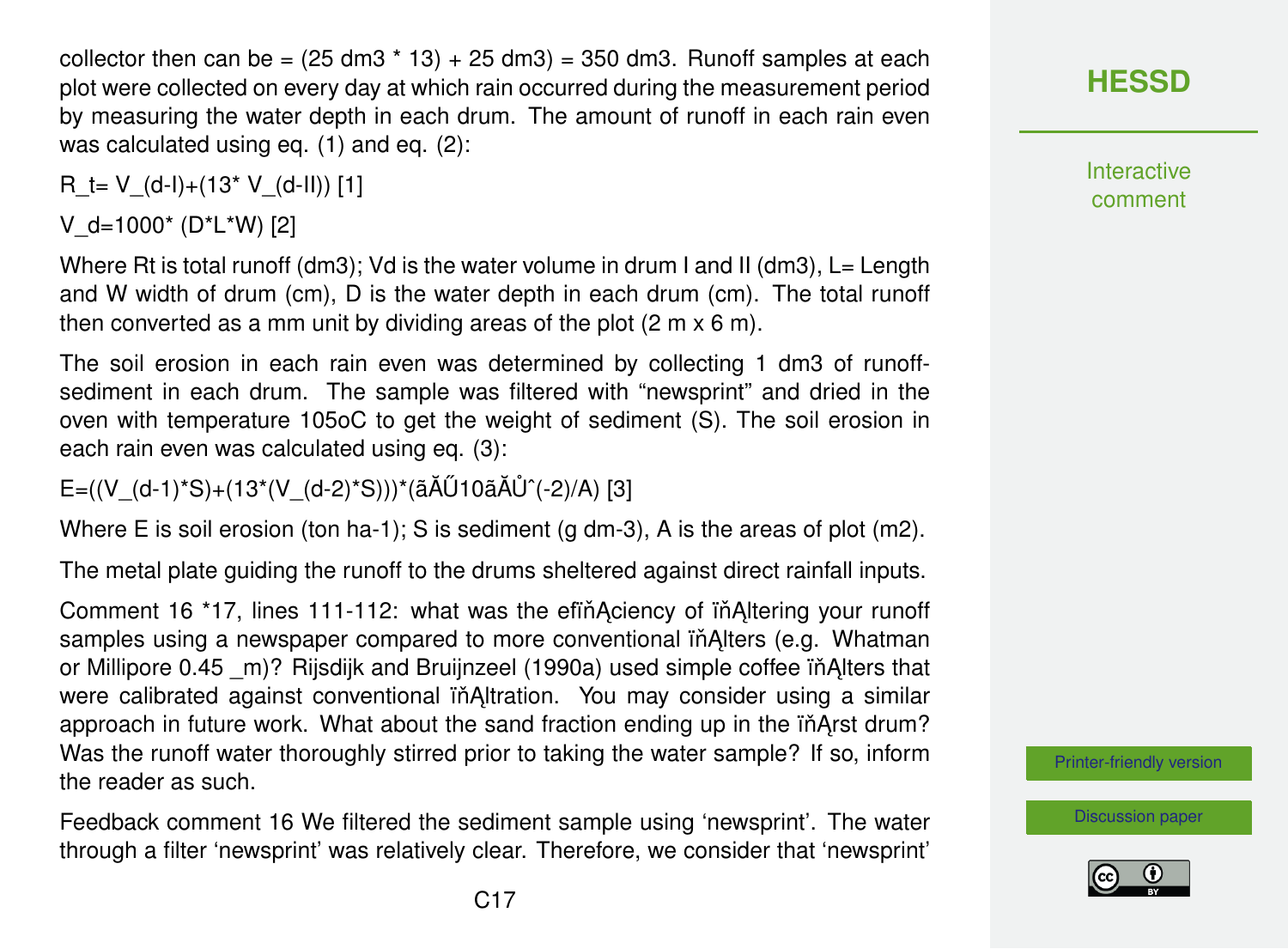filter is considered effective to trap the sediment. We did not calibrate between 'newsprint' filter with standard filter (e.g. Whatman or Millipore 0.45 \_m) as part of this research, but will look for additional data from earlier studies in our lab The course sediment (sand fraction) was trapped in first drum. During the sediment sampling, the sediment and water in each drum was stirred vigorously before taking one liter of sediment samples.

Comment 17 \*18, lines 122-125: did you take one block sample for bulk density measurement as suggested by the text or three? After all, you tested for differences in Table 2. How was particle density measured (by pycnometer?).

Feedback comment 17 We take one block sample (20 cm x 20 cm x 10 cm = 4000 cm3) for bulk density measurement. Particle density measured by pycnometer method.

Comment 18 \*19, section2.5.1. Canopy cover: it only becomes apparent in line 134 that the vegetation plots measured 20 m x 20 m; suggest to indicate this at the start of the plot descriptions.

Lines 133-135: did you cover entire 5 m x 5 m areas with plastic/paper? References to Arumsari and Astutik are missing from reference list so cannot be checked (but might be in Bahasa Indonesia anyway and hence less accessible for most readers?).

Line 136: suggest to replace CV in Equation 5 by another symbol to avoid confusion with coefin Acient of variation. NB1: one could also derive the canopy cover fraction from measurements of throughfall for small storms that do not saturate the canopy. The slope of the regression line between incident rainfall and free throughfall equals the gap fraction (p), hence canopy cover fraction c equals  $1 - p$  (Jackson, 1975). NB2: one wonders why direct observation of the contact cover fraction was not preferred to the more cumbersome (weighing/drying) litter mass approach? Contact cover fraction has been shown to be closely related to surface erosion rates in numerous cases (see e.g. Yu, 2005).

**[HESSD](https://www.hydrol-earth-syst-sci-discuss.net/)**

**Interactive** comment

[Printer-friendly version](https://www.hydrol-earth-syst-sci-discuss.net/hess-2020-2/hess-2020-2-AC1-print.pdf)

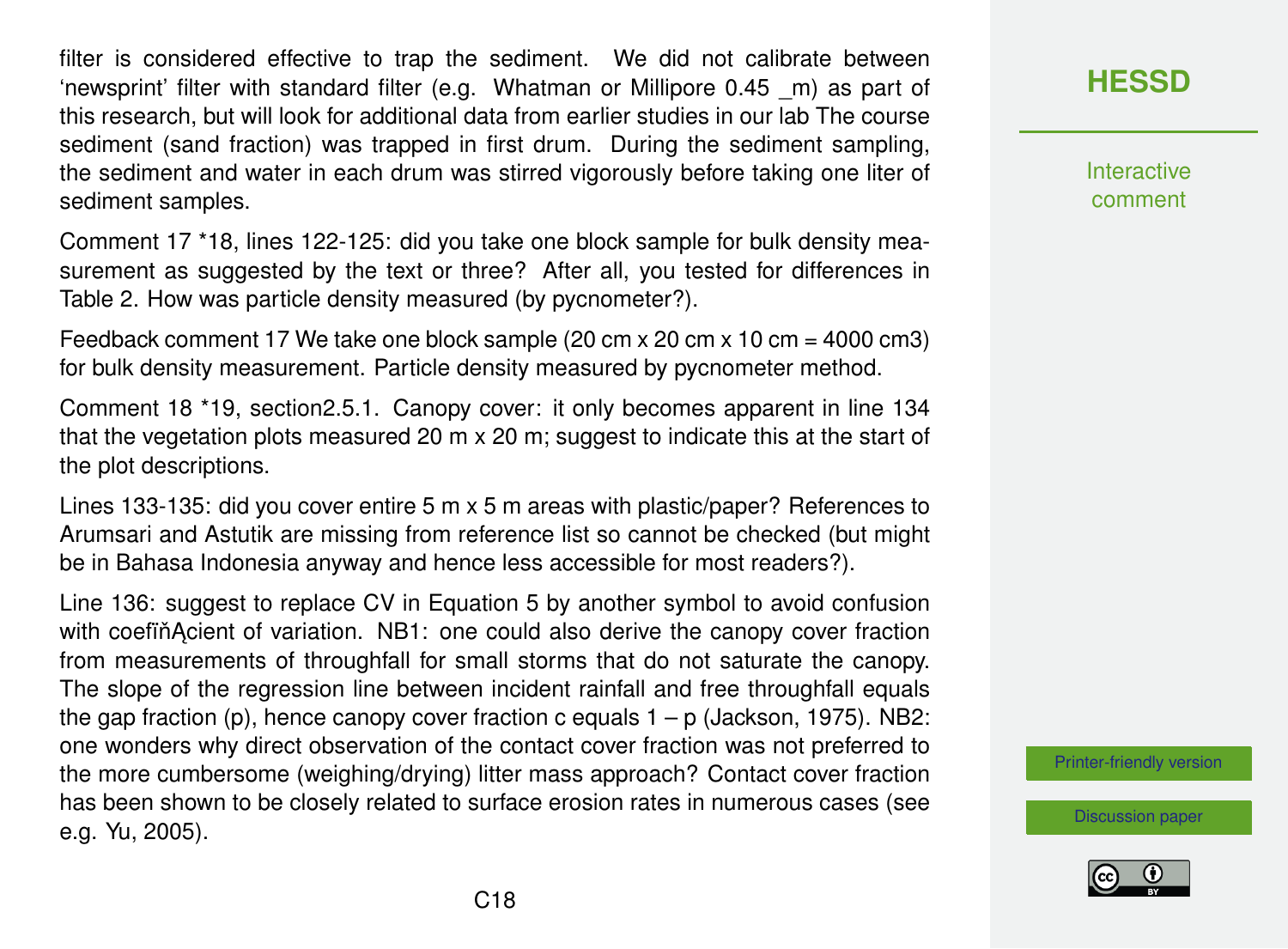Feedback comment 18 We will revised that the vegetation plots measured 20 m x 20 m describe in the plot descriptions. The canopy cover can be defined as the percent tree canopy area occupied by the vertical projection of tree crowns (Jennings, 1999). The percentage of canopy cover is measured by scathing the shadow of sunshine at ground level using 10  $m \times 10$  m of white paper. The canopy projection when the sun was overhead was drawn to scale on white paper in each of four quadrants of the 20 m x 20 m plots, after which the areas shaded were cut out and weighed separately. Canopy cover was calculated according to eq. (5):

%Canopy Cover=(W Canopy)/(W Total) X 100 [5]

Where: %Canopy cover is the percentage of tree canopy cover, W\_Canopy is the paper weight representing canopy cover and W\_Total the paper weight representing the total area of observation, respectively.

For the reference we will considered as discussion part.

Comment 19 \*20, section 2.5.2. Understorey and litter: reference to Hairiah et al. is missing from the reference list (presumably the CIFOR publication). Indicate the number of replications used please. Using 50 cm x 50 cm would seem inadequate for understory measurements in the case of Lantana or Chromolaena shrubs. Were these present in the forest plots like they are in many plantations across Java?

Feedback comment 19 Understorey vegetation and litter were measured according to the rapid carbon stock appraisal protocol (Hairiah et al., 2011), using 50 cm x 50 cm samples for fresh weight, with subsamples dried for dry weight determination. (Note: this method is standard for Carbon Stock measurement)

The reference used: Hairiah K, Ekadinata A, Sari RR, Rahayu S. Measurement of Carbon Stock: from land level to landscape. Practical instructions. Second edition. Bogor, World Agroforestry Centre, ICRAF SEA Regional Office, University of Brawijaya (UB), Malang, Indonesia 110



**Interactive** comment

[Printer-friendly version](https://www.hydrol-earth-syst-sci-discuss.net/hess-2020-2/hess-2020-2-AC1-print.pdf)

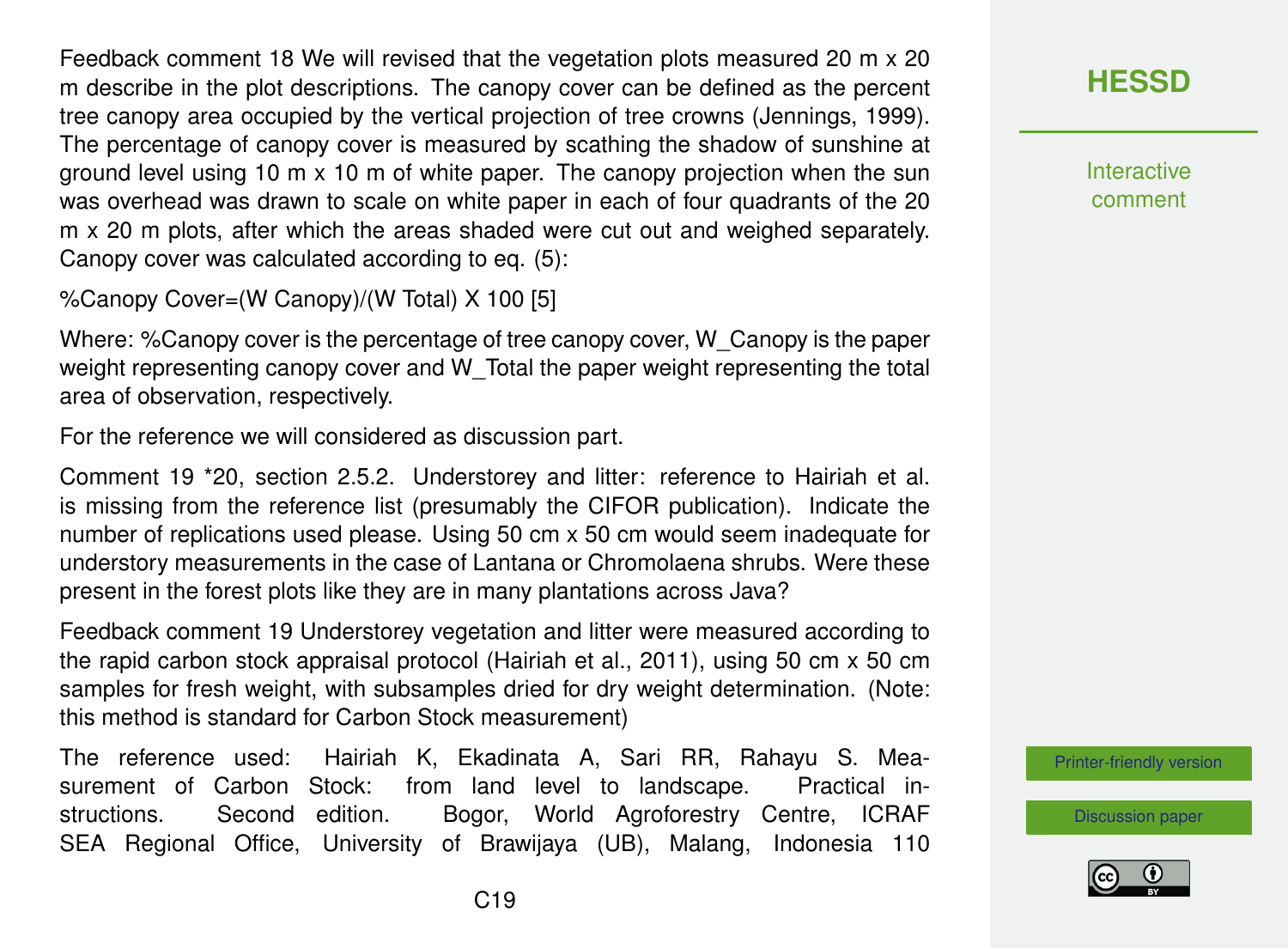p.[Indonesia]http://apps.worldagroforestry.org/sea/Publications/files/manual/MN0049- 11.pdf. 2011

Comment 20 \*21, section 2.5.3. Surface roughness: awkward formulation ('elevation', 'vertically'). Suggest rephrasing.

Feedback comment 20 Measurement of difference of elevation is set with a pixel size of 30 cm x 30 cm. Each plot is divided into 6 pixels for 2 m meters width and 20 pixels for 6 m plot length, so there are 120 pixels (N). Pixels are made on a flat plane as high as 30 cm from the ground point of reference with a thin rope. In each center the pixel is measured vertically parallel to the thin rope vertically towards the surface of the ground with a ruler. The results of measurements of height differences in each pixel are used to calculate Ra with the equation (HoechstNetter et al., 2008):

Ra=  $1/N \sum (n = 1)QNh$  n

Where  $N =$  Number of pixels in concerning patch; hn = difference of elevation between the n pixel in concerning patch and the mean value.

Comment 21 \*22, line 187: daily rainfall totals do not represent rainfall 'intensity' although you might refer to 'event intensity' if event durations are known. Lines 188-190: this belongs to Discussion rather than Results and is rather speculative anyway given the non-linearity of the rainfall-erosion relationship. Add discussion on what might constitute 'tolerable soil loss' in the study area given the rate of chemical denudation of andesitic ashes (= approximate rate of soil formation; Verheijen et al., 2009). See e.g. Bruijnzeel (1983) who determined the rate of chemical weathering for a high rainfall area with Inceptisols in Central Java at ca. 85 t km-2 yr-1. Given the difference in rainfall between his site and the Rejoso catchment a value of ca. 40 t km-2 yr-1 might be defendable, suggesting the tolerable soil loss might be as low as 0.4 t ha-1 yr-1?

\*23, lines 207-218 and 219-229: see main comments above.

Feedback comment 21 Erosion rates in all plots increased with amount of rainfall (Fig-

**Interactive** comment

[Printer-friendly version](https://www.hydrol-earth-syst-sci-discuss.net/hess-2020-2/hess-2020-2-AC1-print.pdf)

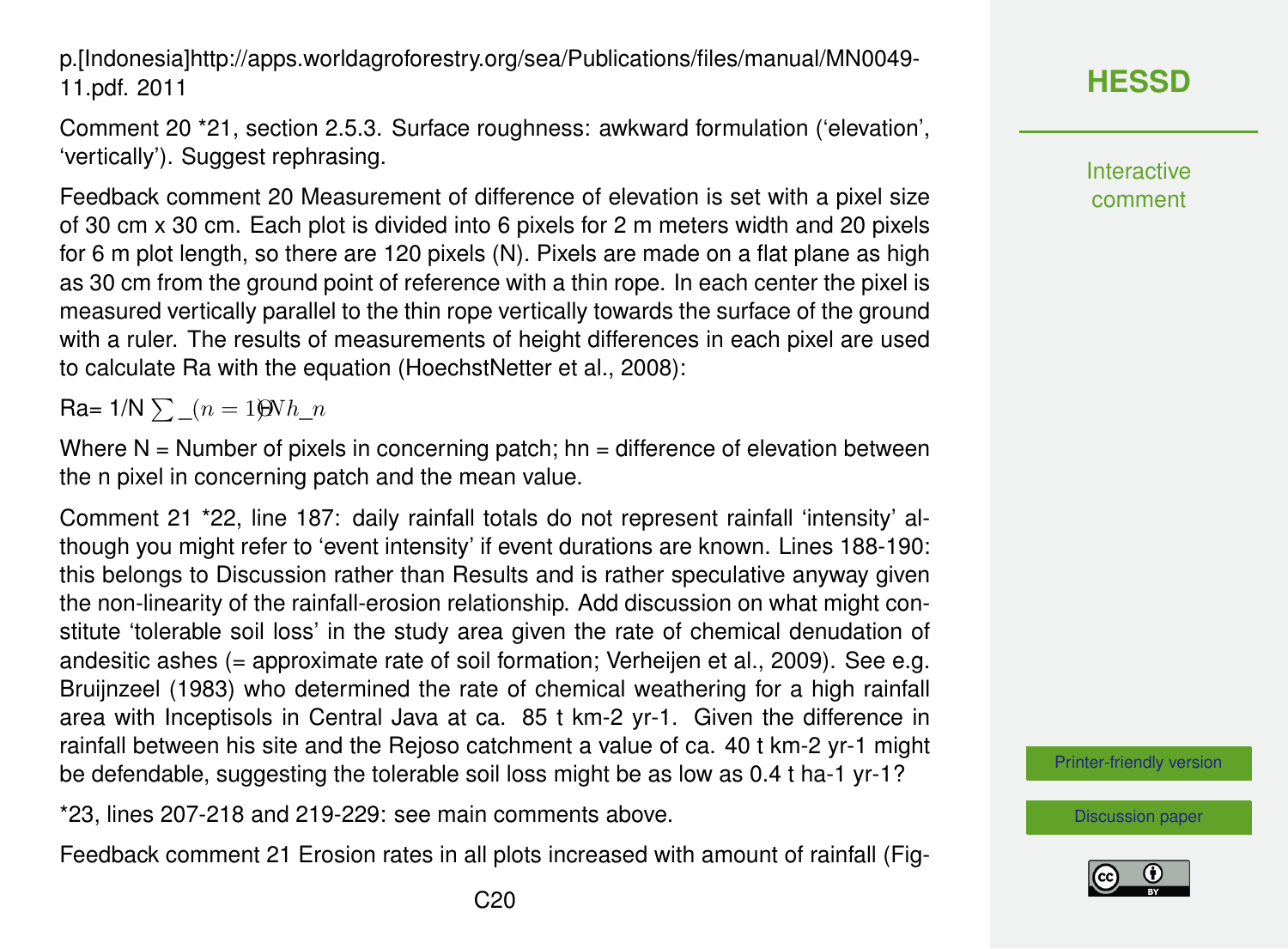ure 5.a.3. and Figure 5.a.4). Midstream agroforestry systems had erosion rates range from 2.8 to 10.3 t ha-1 in the measurement period (Table 4). Move to discussion, inserted in line 230. As annual rainfall is approximately three times what was recorded in the measurement period, with similar rainfall intensities, these erosion rate are to be multiplied by a factor of 3, leading to  $9 - 31$  t ha-1 year-1. Even on volcanic soils, with frequent ash inputs, such erosion levels may be challenging sustainability.

Many authors have emphasized that the key to hydrologic functions is in the soil rather than the aboveground parts of the forest (Peña-Arancibia et al. 2019). Still, we found strong and direct relations with canopy cover. Positive effects of canopy cover on infiltration were related to raindrop interception in earlier studies (Carlesso et al. 2011; de Almeida et al. 2018). Interception will (a) reduce the destructive power of rainwater splash on the ground surface (as long as the effects Wiersum (1974) described are avoided, (b) allow more time for infiltration as water reaches the surface more slowly, (c) keep a thin water film on the leaves that will (d) cool the surrounding air when it subsequently evaporates. It will reduce the amount of water reaching the soil surface, but by increasing air humidity also decrease transpiration demand when stomata are open. In a study in North China, Li et al. (2014) showed that presence of litter of Quercus variabilis, representing broadleaf litter, and Pinus tabulaeformis, representing needle leaf litter, can reduce surface runoff rates by 29.5% and 31.3% respectively. The overall effect of fast plus slowly decomposing surface litter means protection of the soil surface from splash erosion, surface roughness that reduces sediment entrainment, an energy source for soil biota and a conducive microclimate (Hairiah et al. 2006, Derpsch et al., 2014)

Comment 22 \*24, line 231: what was the original slope steepness in the mid-stream area before bench terracing? Line 232: awkward formulation. Line 233: remove reference to seawater intrusion since not pertinent to present case? Line 234: 'erodible', not 'erosive'. Line 240: Liu, not Zhipeng.

Feedback comment 22 Rev. line 231: From a land use policy perspective our results

**Interactive** comment

[Printer-friendly version](https://www.hydrol-earth-syst-sci-discuss.net/hess-2020-2/hess-2020-2-AC1-print.pdf)

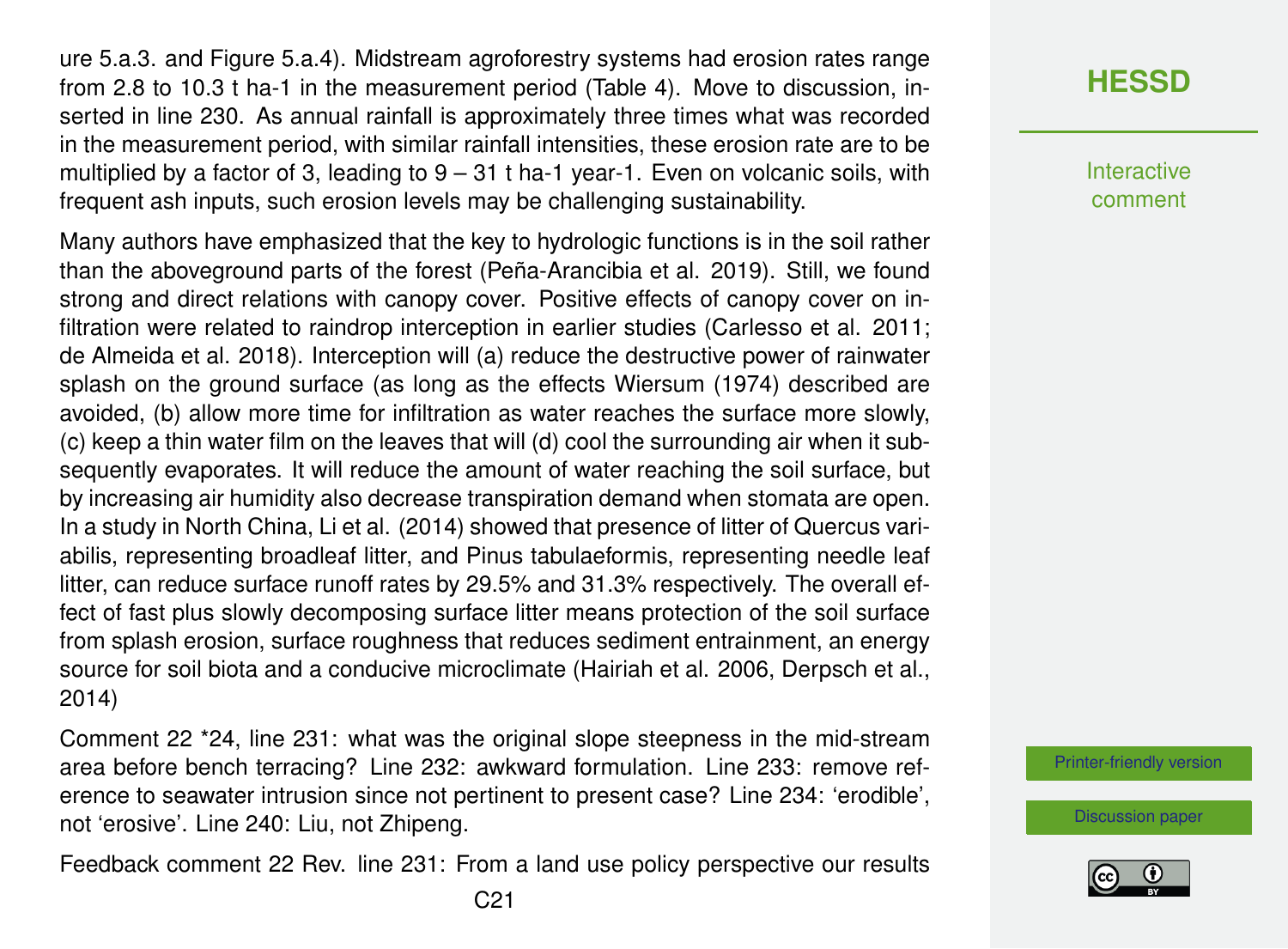suggest that maintaining high (∼80%) canopy cover in the mid-slope farmer-controlled landscape under bench terracing that does not match the slope criteria for designation as watershed protection forest, is important.

In Indonesia, protection forest areas have the primary function as protection of life support systems to regulate water management, prevent flooding, control soil erosion, and maintain soil fertility (Government of Indonesia, 1999).

With the higher rainfall intensities here and more erodible soils, risks for degradation from a downstream It clearly matters what the land cover in the 'non-forest' parts of the landscape is and how vegetation interacts with soils and geomorphology in shaping rivers and groundwater flows (Liu et al. 2018; Zhao et al. 2019).

Comment 23 \*25, line 245: in the middle and upper Rejoso watershed; Line 247: keep erosion at acceptable levels? Line 248: gentle slopes associated with bench terracing or inherently gentle? If so, one wonders about the need for bench terracing.

Feedback comment 23 Rev: Our results demonstrated that vegetation-based thresholds for adequacy of infiltration, given the existing rainfall intensities, differed in the middle and upper Rejoso watershed.

Rev: Despite steep slopes and low tree cover, the upper watershed with its course soil texture (pseudo-sand /silt), low bulk density due to high content of amorf mineral, strong micro-aggregation and individual mineral have sponge-pores typical of Andosols, land management practices that combine vegetable crops with a tree canopy cover of around 55% can maintain infiltration and keep erosion at acceptable levels.

Rev: In the midstream part of the catchment, despite gentle slopes under bench terracing, infiltration-friendly land use on the fine-textured Inceptisols required a canopy cover of 80%.

Comment 24 \*26, lines 251-253: remove 'was' (four times); Remove Didik Suprayogo in lines 252-253.

**Interactive** comment

[Printer-friendly version](https://www.hydrol-earth-syst-sci-discuss.net/hess-2020-2/hess-2020-2-AC1-print.pdf)